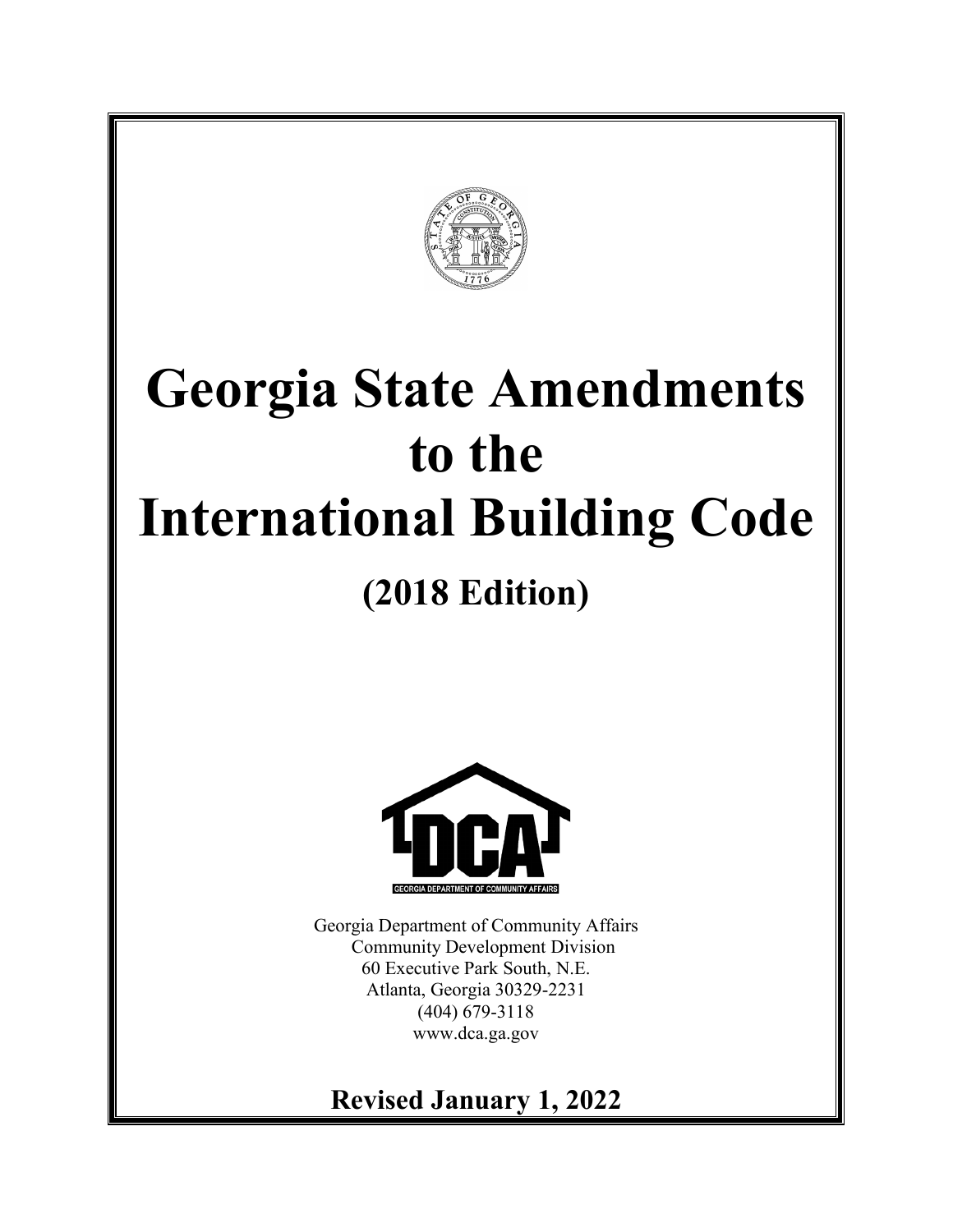#### **GEORGIA STATE MINIMUM STANDARD BUILDING CODE (INTERNATIONAL BUILDING CODE WITH GEORGIA STATE AMENDMENTS)**

**The INTERNATIONAL BUILDING CODE, 2018 Edition, published by the International Code Council, when used in conjunction with these and any other Georgia State Amendments to the INTERNATIONAL BUILDING CODE, 2018 Edition, shall constitute the official** *Georgia State Minimum Standard Building Code***.**

#### **GEORGIA STATE AMENDMENTS**

#### **CODE REFERENCE:**

- (a) Replace all references to the ICC *Electrical Code* with references to the *Georgia State Minimum Standard Electrical Code* (*National Electrical Code with Georgia State Amendments*).
- (b) Replace all references to the *International Energy Conservation Code (IECC)* with references to the *Georgia State Minimum Standard Energy Code (IECC with Georgia State Supplements and Amendments)*. The *Georgia State Minimum Standard Energy Code* shall be used for efficiency and coefficient of performance ratings of equipment.
- (c) Replace all references to the *International Existing Building Code (IEBC)* with references to Chapter 34 'Existing Buildings' of these Georgia State Amendments.

Note: By Georgia law, the *International Existing Building Code* is a permissive or optional State Minimum Standard Code. Consequently, the provisions contained in the *International Existing Building Code* are not mandatory or applicable unless specifically referenced in the adopting ordinance of local governments.

#### **APPENDICES:**

Appendices are not enforceable unless they are specifically referenced in the body of the code or adopted by the Department of Community Affairs or the authority having jurisdiction.

#### **SCOPE:**

The provisions of the *Georgia State Minimum Standard Building Code* shall apply to the construction, *alteration*, relocation, enlargement, replacement, *repair*, equipment, use and occupancy, location, maintenance, removal and demolition of every building or structure or any appurtenances connected or attached to such buildings or structures.

**Exception #1:** Detached one- and two-family *dwellings* and multiple single-family *dwellings* (townhouses separated by a 2-hour fire-resistance-rated wall assembly) not more than three *stories* above *grade plane* in height with a separate *means of egress* and their accessory structures shall comply with the *Georgia State Minimum Standard One- and Two-Family Dwelling Code* (*International Residential Code for One- and Two-Family Dwellings with Georgia State Amendments*).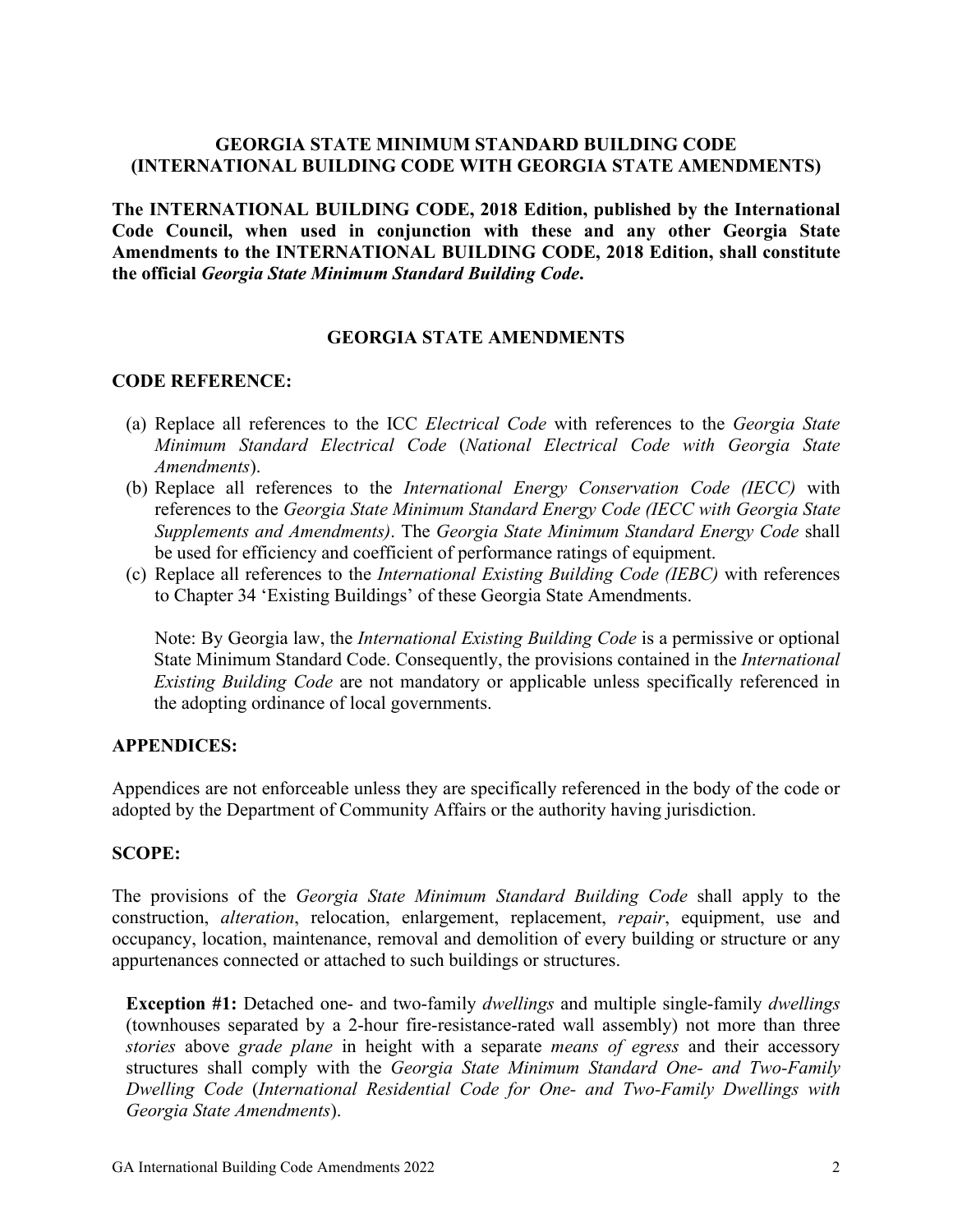**Exception #2:** The following table titled 'Codes Reference Guide' establishes specific primary and supplementary code applications and is to be applied by the authority having jurisdiction.

| <b>CODES REFERENCE GUIDE</b>                                                                                                                                                                          |                                           |             |
|-------------------------------------------------------------------------------------------------------------------------------------------------------------------------------------------------------|-------------------------------------------|-------------|
| Area                                                                                                                                                                                                  | Primary                                   | Supplement  |
| Occupancy Classification                                                                                                                                                                              | <b>LSC</b>                                | <b>IBC</b>  |
| <b>Building Construction Types</b><br>including allowable height,<br>allowable building areas, and the<br>requirements for sprinkler<br>protection related to minimum<br>building construction types. | <b>IBC</b>                                | <b>LSC</b>  |
| Means of Egress                                                                                                                                                                                       | <b>LSC</b>                                | <b>NONE</b> |
| Standpipes                                                                                                                                                                                            | <b>IBC</b>                                | <b>IFC</b>  |
| <b>Interior Finish</b>                                                                                                                                                                                | <b>LSC</b>                                | <b>NONE</b> |
| <b>HVAC</b> Systems                                                                                                                                                                                   | <b>IMC</b>                                | <b>NONE</b> |
| <b>Vertical Openings</b>                                                                                                                                                                              | <b>LSC</b>                                | <b>NONE</b> |
| Sprinkler Systems minimum<br>construction standard                                                                                                                                                    | <b>LSC</b>                                | <b>NONE</b> |
| Fire Alarm Systems                                                                                                                                                                                    | <b>LSC</b>                                | <b>NONE</b> |
| <b>Smoke Alarms and Smoke</b><br><b>Detection Systems</b>                                                                                                                                             | <b>State</b><br><b>Statute</b><br>and LSC | <b>NONE</b> |
| Portable Fire Extinguishers                                                                                                                                                                           | <b>IFC</b>                                | <b>NONE</b> |
| Cooking Equipment                                                                                                                                                                                     | LSC and<br>NFPA 96                        | <b>NONE</b> |
| <b>Fuel Fired Appliances</b>                                                                                                                                                                          | <b>IFGC</b>                               | NFPA 54     |
| Liquid Petroleum Gas                                                                                                                                                                                  | NFPA 58                                   | NFPA 54     |
| <b>Compressed Natural Gas</b>                                                                                                                                                                         | NFPA 52                                   | <b>NONE</b> |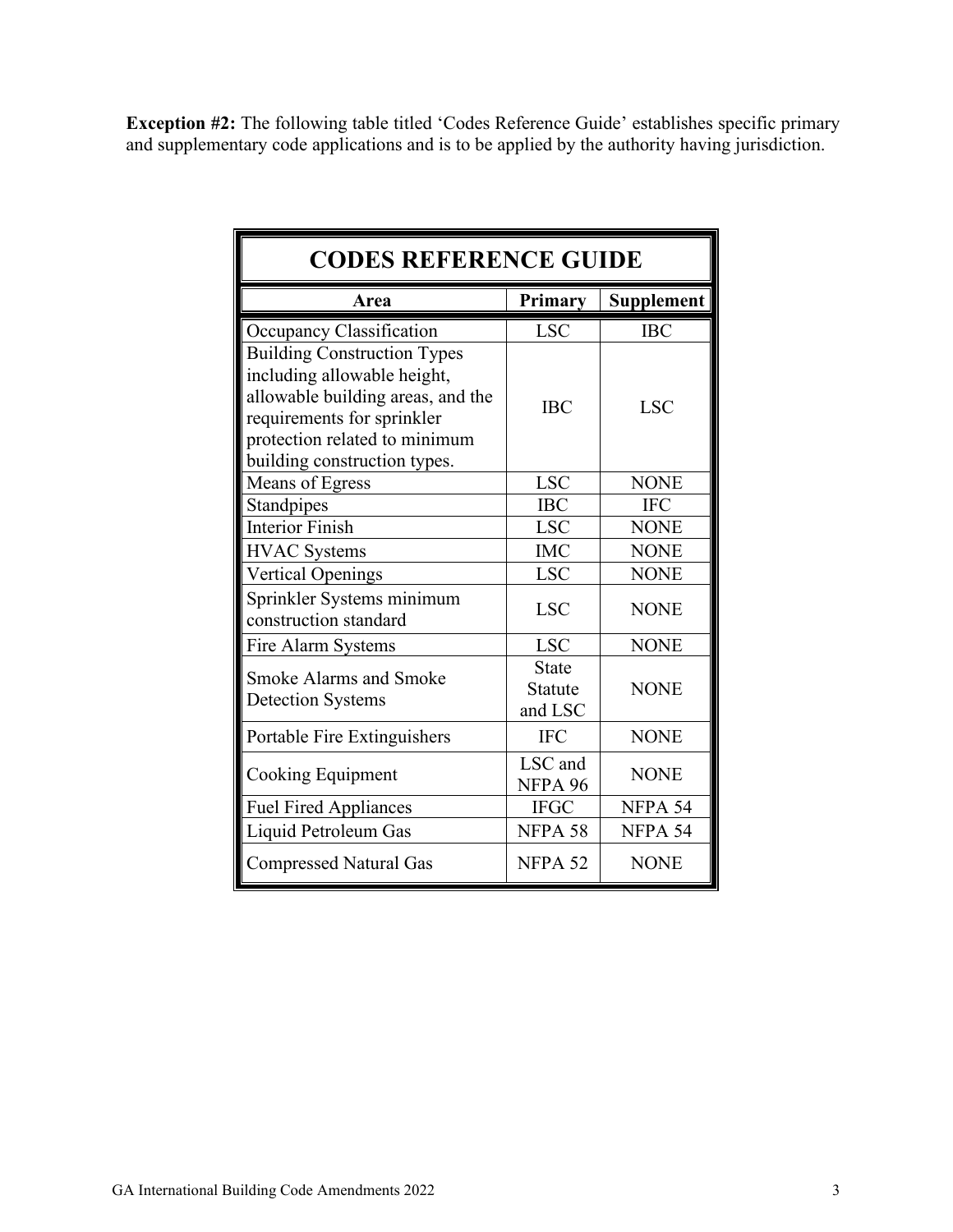#### **CHAPTER 6 TYPES OF CONSTRUCTION**

#### **SECTION 602 CONSTRUCTION CLASSIFICATION**

\*Add new Section 602.1.2 'Alternative mass timber provisions (Appendix P)' to read as follows:

**602.1.2 Alternative mass timber provisions (Appendix P)**. As an alternative to the construction types defined in 602.2 through 602.5, buildings and structures erected or to be erected, altered or extended in height or area shall be permitted to be classified as construction Type IV-A, IV-B or IV-C in accordance with Appendix P. Buildings and structures classified as IV-A, IV-B, and IV-C shall comply with the provisions of Appendix P, as well as all other applicable provisions of this code, including provisions for buildings of Type IV construction. (Effective January 1, 2022)

#### **CHAPTER 17 SPECIAL INSPECTIONS AND TESTS**

#### **SECTION 1704 SPECIAL INSPECTIONS AND TESTS, CONTRACTOR RESPONSIBILITY AND STRUCTRUAL OBSERVATION**

\*Revise Table 1704.2 'Minimum Special Inspector Qualifications' to read as follows:

| TABLE 1704.2 MINIMUM SPECIAL INSPECTOR QUALIFICATIONS                                                                                                                  |                                                |                                                 |                                                                                  |
|------------------------------------------------------------------------------------------------------------------------------------------------------------------------|------------------------------------------------|-------------------------------------------------|----------------------------------------------------------------------------------|
|                                                                                                                                                                        | Table)                                         | Minimum Qualifications (refer to key at end of  |                                                                                  |
| <b>Category of Testing and Inspection</b>                                                                                                                              | <b>Shop Testing</b><br>or<br><b>Inspection</b> | <b>Field Testing</b><br>or<br><b>Inspection</b> | <b>Review</b><br>Testing,<br><b>Certification</b><br>Lab<br>ĸ.<br><b>Reports</b> |
| 1704.2.5 Inspection of Fabricators                                                                                                                                     |                                                |                                                 |                                                                                  |
| Pre-cast concrete                                                                                                                                                      | A, C, E                                        |                                                 |                                                                                  |
| Structural steel construction                                                                                                                                          | C, F, G                                        |                                                 |                                                                                  |
| Wood construction                                                                                                                                                      | A                                              |                                                 |                                                                                  |
| Cold formed metal construction                                                                                                                                         | A                                              |                                                 |                                                                                  |
| 1705.2, 1705.10, 1705.11& 1705.12 Steel Construction                                                                                                                   |                                                |                                                 |                                                                                  |
| Verification of welding consumables, filler<br>metals, procedure specifications, procedure<br>qualification records and personnel performance<br>qualification records |                                                |                                                 | C, F                                                                             |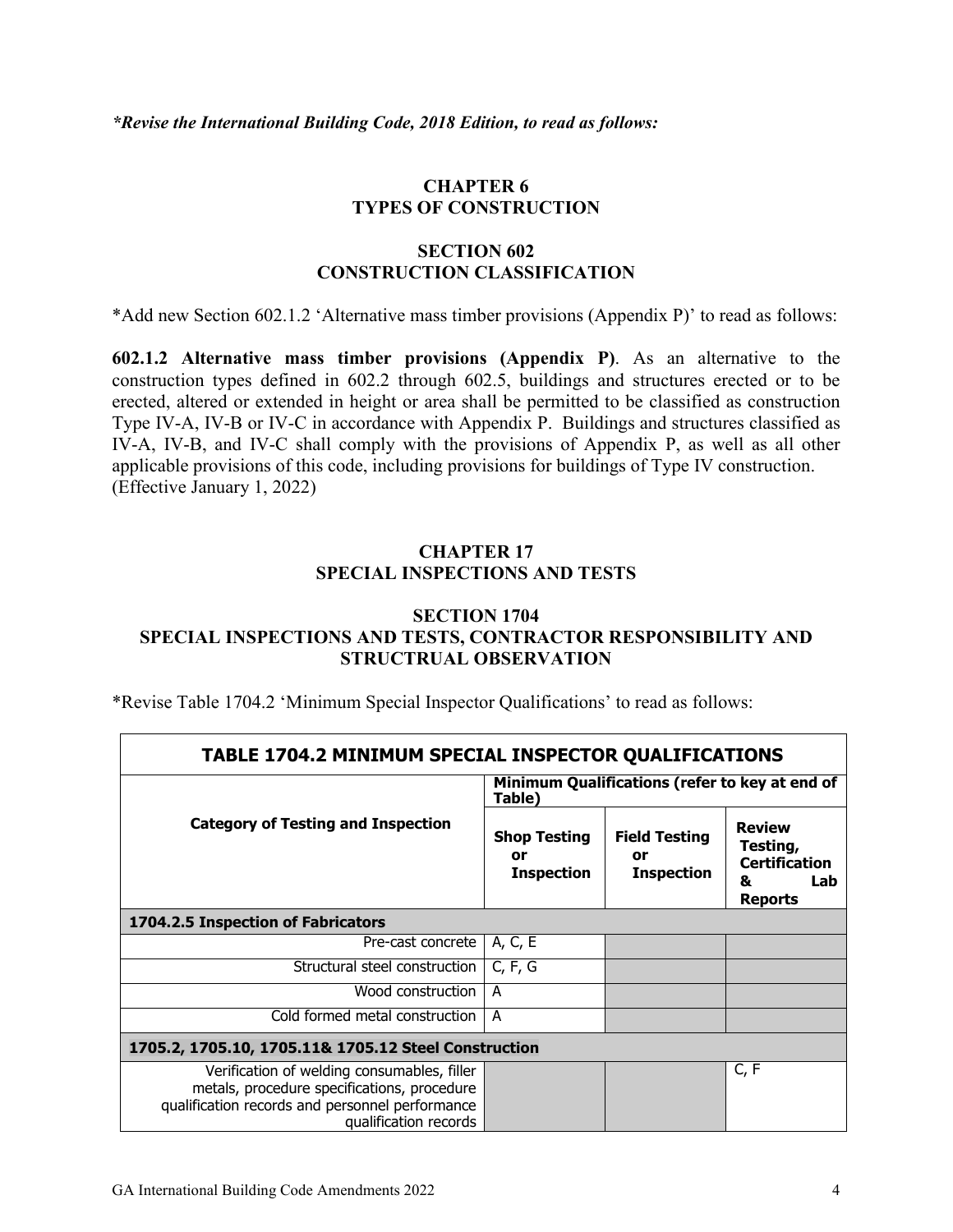| Nondestructive testing of welding                                                                                                                                                                | $\overline{G}$ | G              |         |
|--------------------------------------------------------------------------------------------------------------------------------------------------------------------------------------------------|----------------|----------------|---------|
| Inspection of welding                                                                                                                                                                            | C, F           | C, F           |         |
| Verification of fabricator and erector documents as<br>listed<br>in AISC 360, chapter N, paragraph 3.2                                                                                           |                |                | A, C    |
| Material verification of weld filler materials                                                                                                                                                   |                |                | C, F    |
| Inspection of high strength bolting and steel frame<br>joint details                                                                                                                             |                | A, C           |         |
| Inspection of embedment                                                                                                                                                                          |                | A, C, F        |         |
| Inspection of steel elements of composite<br>construction                                                                                                                                        |                | A, C, F        |         |
| Verification of reinforcing steel, cold formed steel<br>deck<br>and truss materials                                                                                                              |                |                | A, C, F |
| Inspection of reinforcing steel, cold formed steel deck<br>and trusses                                                                                                                           |                | A, C           |         |
| 1705.3 & 1705.12 Concrete Construction                                                                                                                                                           |                |                |         |
| Reinforcing placement, cast-in-place bolts, post<br>installed anchors concrete and shotcrete<br>placement and curing operations. Inspection of<br>formwork for shape, location<br>and dimensions |                | A, C, H        |         |
| Pre-stressing steel installation                                                                                                                                                                 |                | A, C, D, E     |         |
| Erection of pre-cast concrete members                                                                                                                                                            |                | A, C, H        |         |
| Concrete field sampling and field testing                                                                                                                                                        |                | J              |         |
| Concrete strength testing                                                                                                                                                                        |                | $\overline{P}$ |         |
| Review certified mill reports                                                                                                                                                                    |                |                | A, C    |
| Verify use of required design mix                                                                                                                                                                |                | A, I, J, H, C  |         |
| Pre-stressed (pre-tensioned) concrete force<br>application                                                                                                                                       | A, C, E        |                |         |
| Post-tensioned concrete force application                                                                                                                                                        |                | A, C, D        |         |
| Review of in-situ concrete strength, prior to stressing<br>οt                                                                                                                                    |                |                |         |

Remainder of Table to remain unchanged.

(Effective January 1, 2022)

#### **SECTION 1705 REQUIRED SPECIAL INSPECTIONS AND TESTS**

\*Revise Table 1705.3 'Required Special Inspections and Tests of Concrete Construction' to read as follows: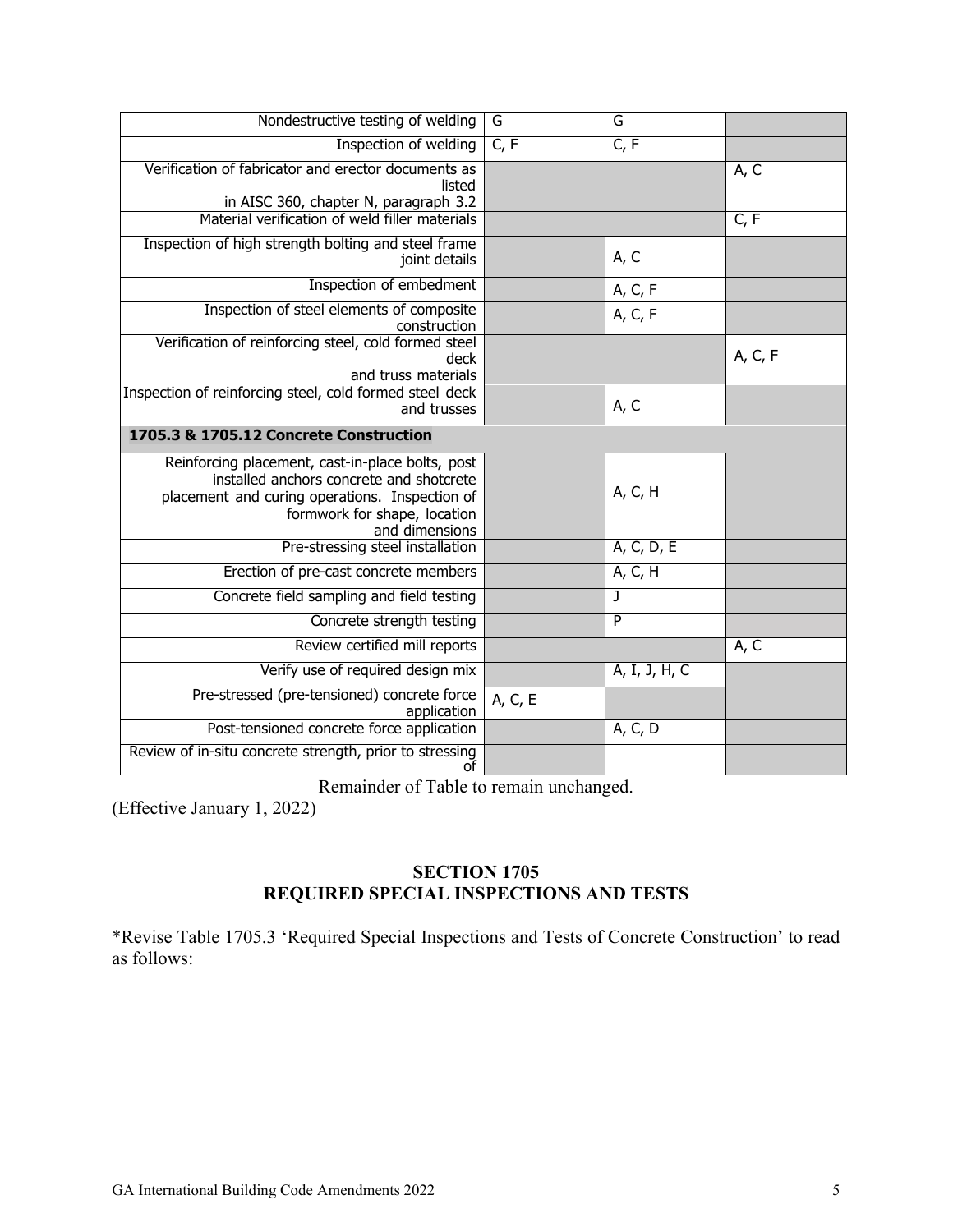#### **TABLE 1705.3 REQUIRED SPECIAL INSPECTIONS AND TESTS OF CONCRETE CONSTRUCTION**

| <b>TYPE</b>                                                                                                                                                                                                                                        | <b>CONTIN</b><br><b>UOUS</b><br><b>SPECIAL</b><br><b>INSPEC</b><br><b>TION</b> | $\mathbf C$<br><b>SPECIAL</b><br><b>INSPECTI</b><br>ON | <b>PERIODI REFERENCE</b><br>Ð<br><b>STANDARDa</b>          | <b>IBC</b><br><b>REFEREN</b><br>CE      |
|----------------------------------------------------------------------------------------------------------------------------------------------------------------------------------------------------------------------------------------------------|--------------------------------------------------------------------------------|--------------------------------------------------------|------------------------------------------------------------|-----------------------------------------|
| 1. Inspect reinforcement,<br>including prestressing tendons,<br>and verify placement.                                                                                                                                                              |                                                                                | X                                                      | ACI 318: Ch.<br>20,<br>25.2, 25.3,<br>$26.6.1 -$<br>26.6.3 | 1908.4                                  |
| 2. Reinforcing bar welding:                                                                                                                                                                                                                        |                                                                                | X                                                      |                                                            |                                         |
| a. Verify weldability of reinforcing                                                                                                                                                                                                               |                                                                                | $\overline{\mathbf{X}}$                                | <b>AWS D1.4</b>                                            |                                         |
| bars other than ASTM A706;<br>b. Inspect single-pass fillet welds,<br>maximum $5/16$ "; and<br>c. Inspect all other welds.                                                                                                                         | $\rm X$                                                                        |                                                        | ACI 318: 26.6.4                                            |                                         |
| 3. Inspect anchors cast in concrete.                                                                                                                                                                                                               |                                                                                | X                                                      | ACI 318: 17.8.2                                            |                                         |
| 4. Inspect anchors post-installed in<br>hardened concrete members. <sup>b</sup><br>a. Adhesive anchors installed in<br>horizontally or upwardly inclined<br>orientations to resist sustained tension<br>loads.                                     | X                                                                              |                                                        | <b>ACI 318:</b><br>17.8.2.4                                |                                         |
| b. Mechanical anchors and adhesive                                                                                                                                                                                                                 |                                                                                |                                                        |                                                            |                                         |
| anchors not defined in 4.a.                                                                                                                                                                                                                        |                                                                                | X                                                      | ACI 318: 17.8.2                                            |                                         |
| 5. Verify use of required design mix.                                                                                                                                                                                                              |                                                                                | X                                                      | ACI 318: Ch.<br>19,<br>26.4.3, 26.4.4                      | 1904.1,<br>1904.2,<br>1908.2,<br>1908.3 |
| 6a. Prior to concrete placement, fabricate<br>specimens<br>for strength tests, perform slump or slump<br>flow, air content tests, density and<br>determine the temperature of<br>the concrete with all results included in the<br>test reports.    | $\mathbf X$                                                                    |                                                        | ASTM C172<br><b>ASTM C31</b><br>ACI 318: 26.5,<br>26.12    | 1908.10                                 |
| 6b. Verify that concrete specimens for<br>strength tests are maintained in the<br>required initial curing and laboratory<br>curing environment, and that the maximum<br>and minimum temperatures during the<br>initial curing period are reported. | X                                                                              |                                                        | ACI 318 26.12<br>ASTM C31                                  |                                         |
| 7. Inspect concrete and shotcrete                                                                                                                                                                                                                  | X                                                                              |                                                        | ACI 318: 26.5                                              | 1908.6,                                 |
| placement for proper application<br>techniques.                                                                                                                                                                                                    |                                                                                |                                                        |                                                            | 1908.7,<br>1908.8                       |
| 8. Verify maintenance of<br>specified curing temperature<br>and techniques.                                                                                                                                                                        |                                                                                | $\boldsymbol{\mathrm{X}}$                              | <b>ACI 318:</b><br>$26.5.3-$<br>26.5.5                     | 1908.9                                  |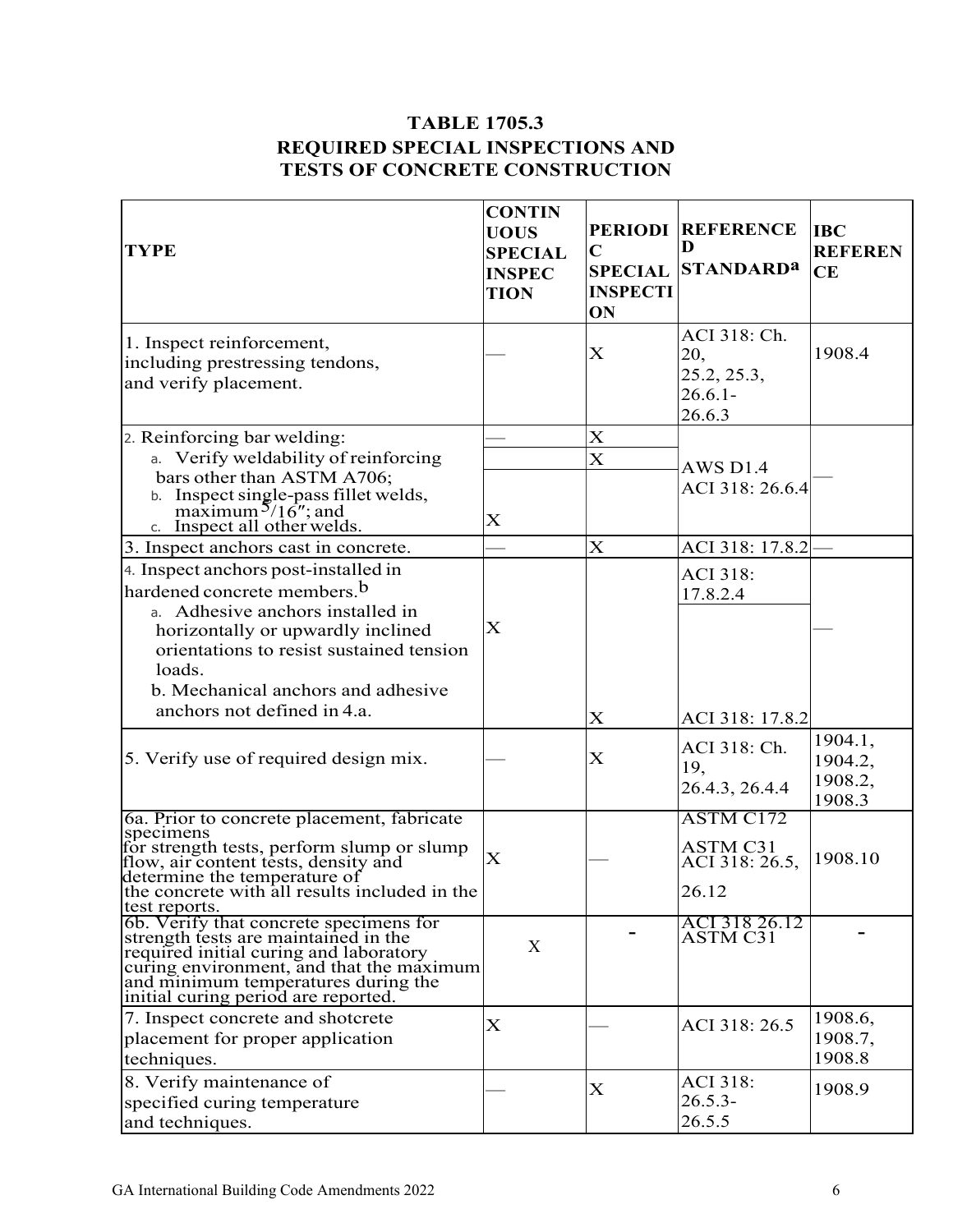| 9. Inspect prestressed concrete for:<br>a. Application of prestressing forces; and<br>b. Grouting of bonded prestressing<br>tendons.                                                    | Х<br>$\overline{\text{X}}$ |                       | ACI 318: 26.10                                |  |
|-----------------------------------------------------------------------------------------------------------------------------------------------------------------------------------------|----------------------------|-----------------------|-----------------------------------------------|--|
| 10. Inspect erection of precast concrete<br>members.                                                                                                                                    |                            | $\overline{\text{X}}$ | ACI 318:26.9                                  |  |
| 11. Verify in-situ concrete strength,<br>prior to stressing of tendons in<br>post-tensioned concrete and prior<br>to removal of shores and forms<br>from<br>beams and structural slabs. |                            | Χ                     | <b>ACI 318:</b><br>26.11.2                    |  |
| 12. Inspect formwork for shape,<br>location and dimensions of the<br>concrete member being formed.                                                                                      |                            | X                     | <b>ACI 318:</b><br>26.11.1.2(<br>$\mathbf{b}$ |  |

For SI: 1 inch = 25.4mm.

a. Where applicable, see Section [1705.12,](https://codes.iccsafe.org/#IBC2018P4_Ch17_Sec1705.12) Special inspections for seismic resistance.

b. Specific requirements for special inspection shall be included in the research report for the anchor issued by an [approved source in](https://codes.iccsafe.org/#IBC2018P4_Ch35_PromACI_RefStd318_14) accordance with 17.8.2 in [ACI 318, or other](https://codes.iccsafe.org/#IBC2018P4_Ch35_PromACI_RefStd318_14) qualification procedures. Where specific [requirements are](https://codes.iccsafe.org/#IBC2018P4_Ch35_PromACI_RefStd318_14) not provided, special inspection requirements shall be specified by the registered design professional and shall be approved by the building official prior to the commencement of work. (Effective January 1, 2022)

\*Add new Section 1705.3.3 'Testing agency' to read as follows:

**1705.3.3 Testing agency.** The testing agency performing acceptance testing shall comply with ASTM C1077.

(Effective January 1, 2022)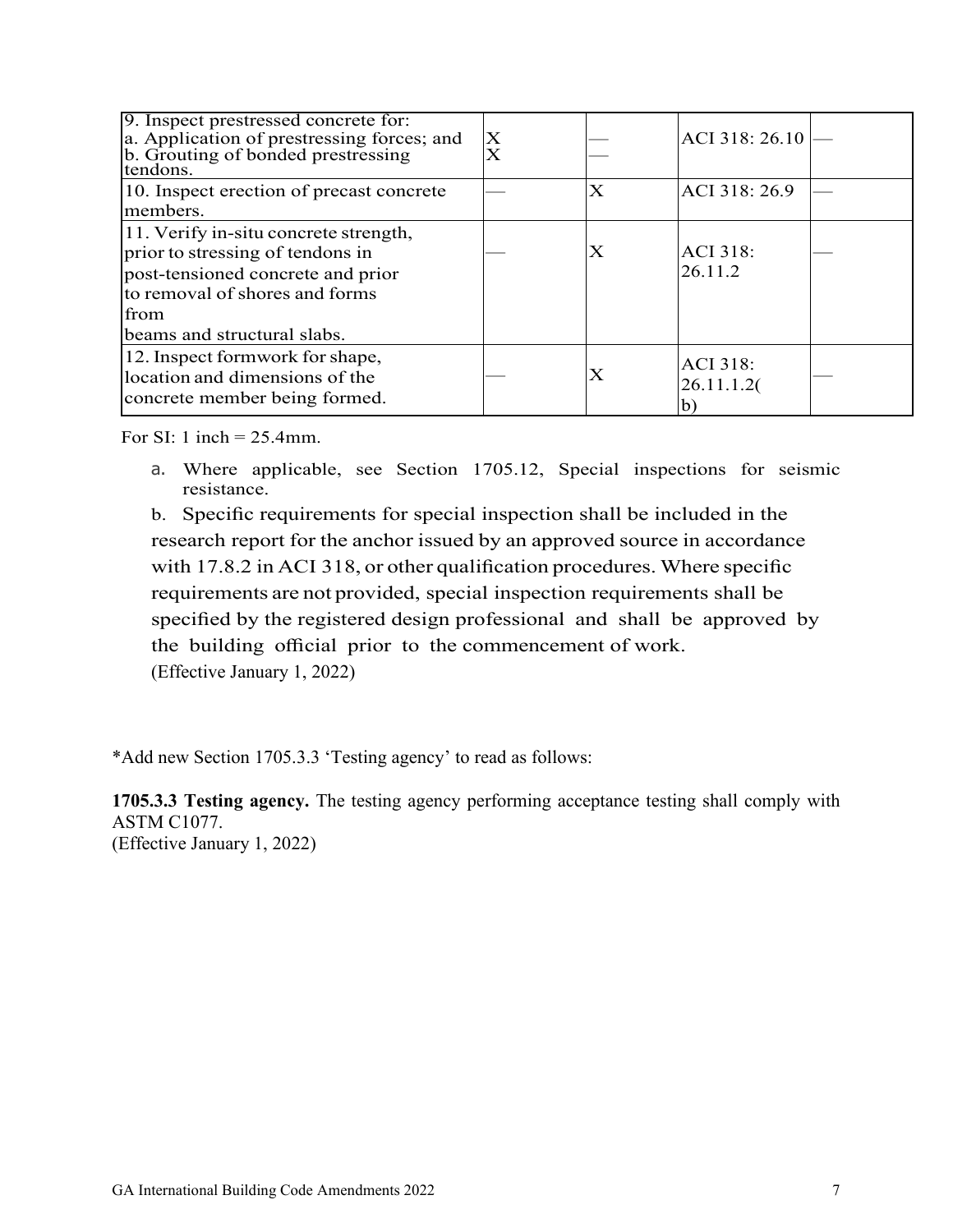#### **CHAPTER 35 REFERENCED STANDARDS**

\*Revise Chapter 35 'Referenced Standards' to add the following new reference standards to read as follows:

|             |                                                                                                                                                   | <b>ASTM</b> International        |
|-------------|---------------------------------------------------------------------------------------------------------------------------------------------------|----------------------------------|
| <b>ASTM</b> |                                                                                                                                                   | 100 Barr Harbor Drive            |
|             |                                                                                                                                                   | West Conshohocken, PA 19428-2859 |
| Standard    |                                                                                                                                                   | Referenced                       |
| reference   |                                                                                                                                                   | in code                          |
| number      | Title                                                                                                                                             | section number                   |
| $c1077-17$  | Standard Practice for Agencies Testing concrete and<br>Concrete Aggregates for Use in Construction and<br>Criteria for Testing Agency Evaluation. | 1705.3.3, GA Amendments          |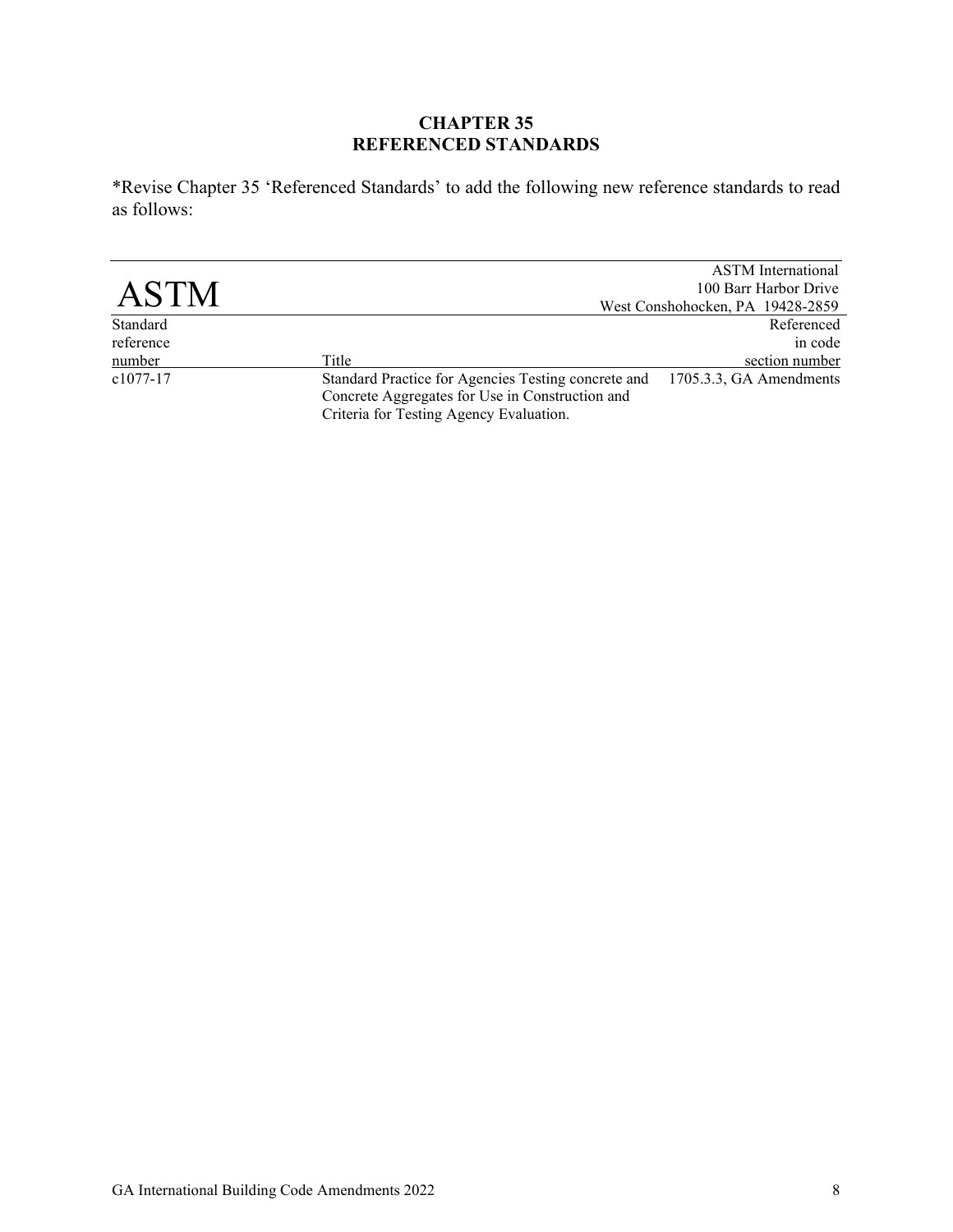#### **IBC APPENDIX P TALL MASS TIMBER BUILDINGS**

#### **P101 GENERAL**

**P101.1 Purpose.** The purpose of this appendix is to provide criteria for three new mass timber construction types: Type IV-A, Type IV-B and Type IV-C. These building types expand the allowable use of mass timber construction to larger areas and greater heights than allowed for Type IV-HT construction.

**P101.2 Scope.** The provisions in this appendix shall be permitted to be used in addition to or in lieu of the corresponding sections in the 2018 International Building Code, and shall be mandatory where Types IV-A, IV-B and IV-C construction are used. Where building Types IV-A, IV-B, or IV-C are not used, this appendix does not apply.

#### **P102**

#### **AMENDMENTS TO THE 2018 INTERNATIONAL BUILDING CODE**

#### **CHAPTER 1 SCOPE AND ADMINISTRATION**

#### *Add new text as follows:*

**110.3.5 Type IV-A, IV-B and IV-C connection protection inspection.** In buildings of Type IV-A, IV-B and IV-C Construction where connection fire resistance ratings are provided by wood cover calculated to meet the requirements of Section 2304.10.1 inspection of the wood *cover* shall be made after the cover is installed but before any other coverings or finishes are installed.

#### **CHAPTER 2 DEFINITIONS**

#### *Add new text as follows:*

**MASS TIMBER.** Structural elements of Type IV construction primarily of solid, built-up, panelized or engineered wood products that meet minimum cross section dimensions of Type IV construction.

**NONCOMBUSTIBLE PROTECTION (FOR MASS TIMBER).** Noncombustible material, in accordance with Section 703.5, designed to increase the fire-resistance rating and delay the combustion of mass timber.

#### *Revise as follows:*

**[BS] WALL, LOAD-BEARING.** Any wall meeting either of the following classifications:

1. Any metal or wood stud wall that supports more than 100 pounds per linear foot (1459 N/m) of vertical load in addition to its own weight.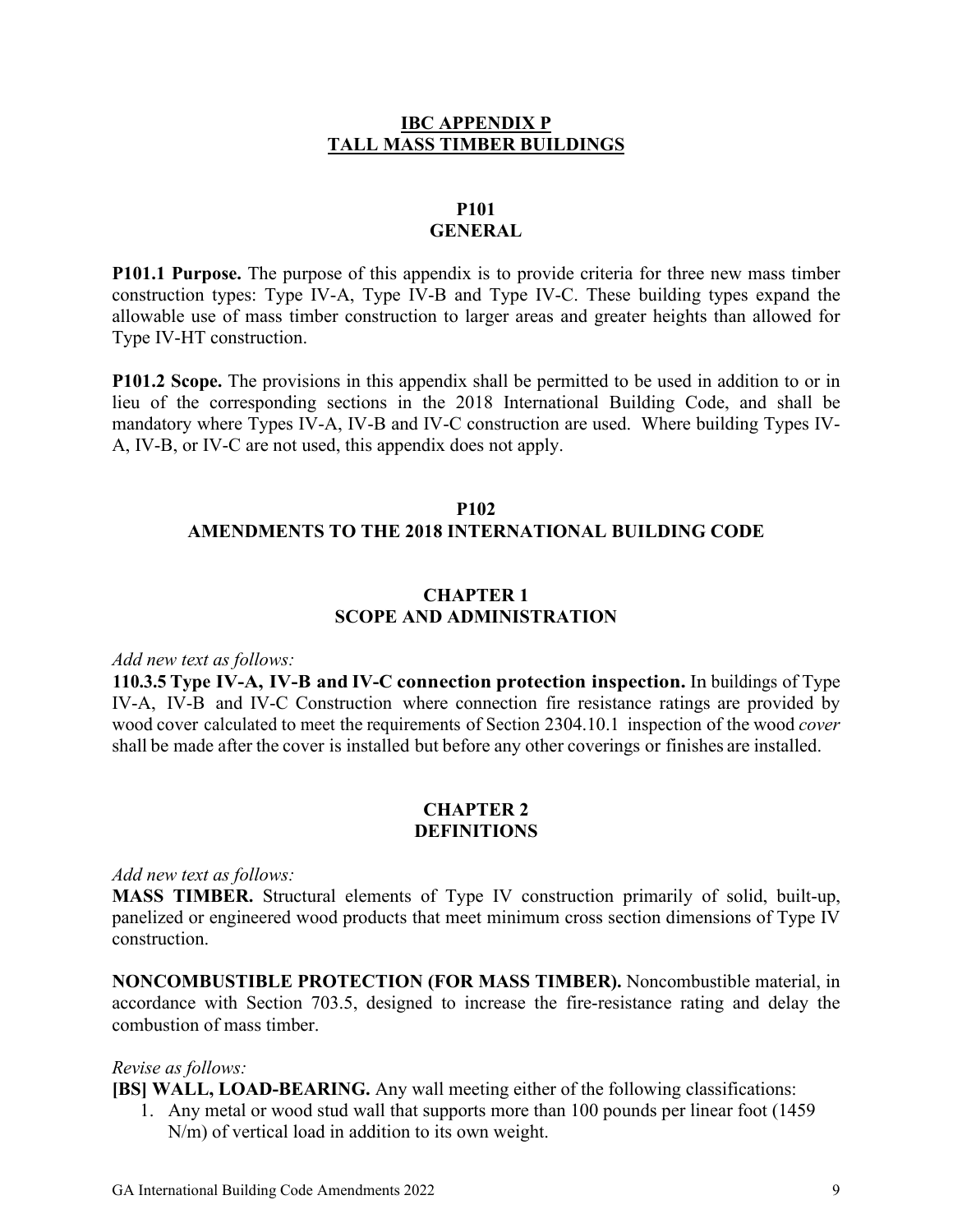2. Any *masonry,* concrete or mass timber wall that supports more than 200 pounds per linear foot (2919 N/m) of vertical load in addition to its own weight.

#### **CHAPTER 4**

#### **SPECIAL DETAILED REQUIREMENTS BASED ON OCCUPANCY AND USE**

#### *Revise as follows:*

**[F] 403.3.2 Water supply to required fire pumps.** In all buildings that are more than 420 feet (128 m) in building height, and buildings of Type IV-A and IV-B construction that are more than 120 feet in building height, required fire pumps shall be supplied by connections to not fewer than two water mains located in different streets. Separate supply piping shall be provided between each connection to the water main and the pumps. Each connection and the supply piping between the connection and the pumps shall be sized to supply the flow and pressure required for the pumps to operate.

**Exception:** Two connections to the same main shall be permitted provided that the main is valved such that an interruption can be isolated so that the water supply will continue without interruption through not fewer than one of the connections.

#### **CHAPTER 5 GENERAL BUILDING HEIGHT AND AREAS**

*Revise as follows:*

| ALLOWABLE BUILDING HEIGHT IN FEET ABOVE GRADE PLANE® |                         |    |               |             |    |             |    |                             |     |             |           |             |    |
|------------------------------------------------------|-------------------------|----|---------------|-------------|----|-------------|----|-----------------------------|-----|-------------|-----------|-------------|----|
|                                                      |                         |    |               |             |    |             |    | <b>TYPE OF CONSTRUCTION</b> |     |             |           |             |    |
| <b>OCCUPANCY</b>                                     | <b>SEE</b>              |    | <b>TYPE I</b> | <b>TYPE</b> |    | <b>TYPE</b> |    | <b>TYPE IV</b>              |     |             |           | <b>TYPE</b> |    |
| <b>CLASSIFICATION</b>                                | <b>FOOTNOTES</b>        |    |               | Ш<br>П      |    |             |    |                             |     |             |           | V           |    |
|                                                      |                         | A  | B             | A           | B  | A           | B  | $\mathbf{A}$                | B   | $\mathbf C$ | <b>HT</b> | A           | B  |
|                                                      | NS <sup>b</sup>         | UL | 160           | 65          | 55 | 65          | 55 | 65                          | 65  | 65          | 65        | 50          | 40 |
| A, B, E, F, M, S, U                                  | S                       | UL | 180           | 85          | 75 | 85          | 75 | 270                         | 180 | 85          | 85        | 70          | 60 |
|                                                      | $NS^{c,d}$              |    |               |             |    |             |    |                             |     |             |           |             |    |
| $H-1$ , $H-2$ , $H-3$ , $H-5$                        | S                       | UL | 160           | 65          | 55 | 65          | 55 | 120                         | 90  | 65          | 65        | 50          | 40 |
| $H-4$                                                | $NS^{c,d}$              | UL | 160           | 65          | 55 | 65          | 55 | 65                          | 65  | 65          | 65        | 50          | 40 |
|                                                      | S                       | UL | 180           | 85          | 75 | 85          | 75 | 140                         | 100 | 85          | 85        | 70          | 60 |
|                                                      | $N\overline{S^{d,e}}$   | UL | 160           | 65          | 55 | 65          | 55 | 65                          | 65  | 65          | 65        | 50          | 40 |
| I-1 Condition 1, I-3                                 | S                       | UL | 180           | 85          | 75 | 85          | 75 | 180                         | 120 | 85          | 85        | 70          | 60 |
|                                                      | $N\overline{S^{d,e,f}}$ | UL | 160           | 65          |    |             |    |                             |     |             |           |             |    |
| I-1 Condition 2, I-2                                 | S                       | UL | 180           | 85          | 55 | 65          | 55 | 65                          | 65  | 65          | 65        | 50          | 40 |
|                                                      | $NS^{d,g}$              | UL | 160           | 65          | 55 | 65          | 55 | 65                          | 65  | 65          | 65        | 50          | 40 |
| $I-4$                                                | S                       | UL | 180           | 85          | 75 | 85          | 75 | 180                         | 120 | 85          | 85        | 70          | 60 |
|                                                      | NS <sup>d</sup>         | UL | 160           | 65          | 55 | 65          | 55 | 65                          | 65  | 65          | 65        | 50          | 40 |
|                                                      | S13D                    | 60 | 60            | 60          | 60 | 60          | 60 | 60                          | 60  | 60          | 60        | 50          | 40 |
| R <sup>h</sup>                                       | <b>S13R</b>             | 60 | 60            | 60          | 60 | 60          | 60 | 60                          | 60  | 60          | 60        | 60          | 60 |
|                                                      | S                       | UL | 180           | 85          | 75 | 85          | 75 | 270                         | 180 | 85          | 85        | 70          | 60 |

#### **TABLE 504.3 ALLOWABLE BUILDING HEIGHT IN FEET ABOVE GRADE PLANEa**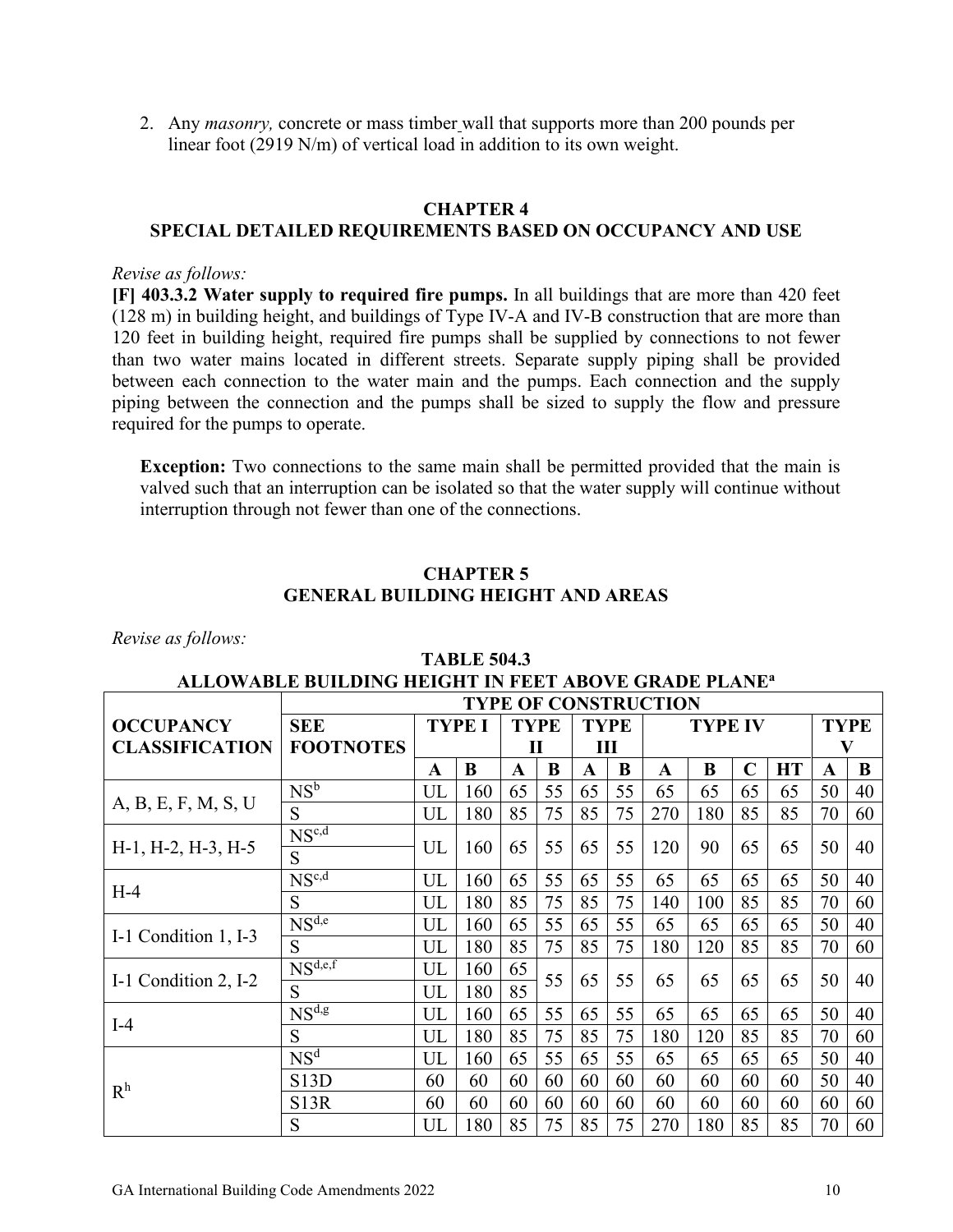For SI: 1 foot  $= 304.8$  mm

 $UL =$  Unlimited;  $NS =$  Buildings not equipped throughout with an automatic sprinkler system; S = Buildings equipped throughout with an automatic sprinkler system installed in accordance with Section 903.3.1.1;  $S13R =$  Buildings equipped throughout with an automatic sprinkler system installed in accordance with Section  $903.3.1.2$ ; S13D = Buildings equipped throughout with an automatic sprinkler system installed in accordance with Section 903.3.1.3.

- a. See Chapters 4 and 5 for specific exceptions to the allowable heights in the chapter.
- b. See Section 903.2 for the minimum thresholds for protection by an automatic sprinkler system for specific occupancies.
- c. New Group H occupancies are required to be protected by an automatic sprinkler system in accordance with Section 903.2.5
- d. The NS value is only for use in evaluation of existing building height in accordance with the International Existing Building Code.
- e. New Group I-1 and I-3 occupancies are required to be protected by an automatic sprinkler system in accordance with Section 903.2.6. For new Group I-1 occupancies Condition 1, see Exception 1 of Section 903.2.6.
- f. New and existing Group I-2 occupancies are required to be protected by an automatic sprinkler system in accordance with Section 903.2.6 and Section 1103.5 of the International Fire Code*.*
- g. For new Group I-4 occupancies, see Exceptions 2 and 3 of Section 903.2.6.
- h. New Group R occupancies are required to be protected by an automatic sprinkler system in accordance with Section 903.2.8.

**TABLE 504.4**

| ALLOWABLE NUMBER OF STORIES ABOVE GRADE PLANE <sup>a, b</sup> |                                |               |    |                             |                |                  |                |                |    |                |                |                                                                                                                                                              |                |
|---------------------------------------------------------------|--------------------------------|---------------|----|-----------------------------|----------------|------------------|----------------|----------------|----|----------------|----------------|--------------------------------------------------------------------------------------------------------------------------------------------------------------|----------------|
|                                                               | <b>TYPE OF CONSTRUCTION</b>    |               |    |                             |                |                  |                |                |    |                |                |                                                                                                                                                              |                |
| <b>OCCUPANCY</b><br><b>CLASSIFICATION</b>                     | <b>SEE</b><br><b>FOOTNOTES</b> | <b>TYPE I</b> |    | <b>TYPE</b><br>$\mathbf{I}$ |                | <b>TYPE</b><br>Ш |                | <b>TYPE IV</b> |    |                |                | <b>TYPE</b><br>V                                                                                                                                             |                |
|                                                               |                                | A             | B  | A                           | B              | A                | B              | A              | B  | $\mathbf C$    | <b>HT</b>      | A<br>$\overline{2}$<br>3<br>$\overline{2}$<br>3<br>$\overline{2}$<br>3<br>$\overline{2}$<br>3<br>UL<br>UL<br>3<br>4<br>1<br>$\overline{2}$<br>$\overline{2}$ | B              |
| $A-1$                                                         | <b>NS</b>                      | UL            | 5  | 3                           | $\overline{2}$ | 3                | $\overline{2}$ | 3              | 3  | $\overline{3}$ | $\overline{3}$ |                                                                                                                                                              | $\mathbf{1}$   |
|                                                               | S                              | UL            | 6  | 4                           | 3              | 4                | 3              | 9              | 6  | 4              | $\overline{4}$ |                                                                                                                                                              | $\overline{2}$ |
| $A-2$                                                         | <b>NS</b>                      | UL            | 11 | 3                           | $\overline{2}$ | 3                | $\overline{2}$ | 3              | 3  | 3              | 3              |                                                                                                                                                              | $\mathbf{1}$   |
|                                                               | S                              | UL            | 12 | $\overline{4}$              | 3              | 4                | 3              | 18             | 12 | 6              | $\overline{4}$ |                                                                                                                                                              | $\overline{2}$ |
| $A-3$                                                         | <b>NS</b>                      | UL            | 11 | 3                           | $\overline{2}$ | 3                | $\overline{2}$ | 3              | 3  | $\overline{3}$ | 3              |                                                                                                                                                              | $\mathbf{1}$   |
|                                                               | S                              | UL            | 12 | $\overline{4}$              | 3              | 4                | 3              | 18             | 12 | 6              | $\overline{4}$ |                                                                                                                                                              | $\overline{2}$ |
| $A-4$                                                         | <b>NS</b>                      | UL            | 11 | $\overline{3}$              | 2              | 3                | $\overline{2}$ | 3              | 3  | 3              | 3              |                                                                                                                                                              | $\mathbf{1}$   |
|                                                               | S                              | UL            | 12 | $\overline{4}$              | 3              | 4                | 3              | 18             | 12 | 6              | $\overline{4}$ |                                                                                                                                                              | $\overline{2}$ |
|                                                               | <b>NS</b>                      | UL            | UL | UL                          | UL             | UL               | UL             |                |    |                | UL             |                                                                                                                                                              | UL             |
| $A-5$                                                         | S                              | UL            | UL | UL                          | UL             | UL               | UL             | UL             | UL | UL             | UL             |                                                                                                                                                              | UL             |
| B                                                             | <b>NS</b>                      | UL            | 11 | 5                           | 3              | 5                | 3              | 5              | 5  | 5              | 5              |                                                                                                                                                              | $\overline{2}$ |
|                                                               | S                              | UL            | 12 | 6                           | $\overline{4}$ | 6                | 4              | 18             | 12 | 9              | 6              |                                                                                                                                                              | $\overline{3}$ |
| E                                                             | <b>NS</b>                      | UL            | 5  | 3                           | $\overline{2}$ | 3                | $\overline{2}$ | 3              | 3  | 3              | 3              |                                                                                                                                                              | $\mathbf{1}$   |
|                                                               | S                              | UL            | 6  | $\overline{4}$              | 3              | 4                | 3              | 9              | 6  | 4              | $\overline{4}$ |                                                                                                                                                              | $\overline{2}$ |
| $F-1$                                                         | <b>NS</b>                      | UL            | 11 | 4                           | $\overline{2}$ | 3                | $\overline{2}$ | 3              | 3  | 3              | $\overline{4}$ |                                                                                                                                                              | $\mathbf{1}$   |
|                                                               | S                              | UL            | 12 | 5                           | 3              | 4                | 3              | 10             | 7  | 5              | 5              | 3                                                                                                                                                            | $\overline{2}$ |

#### *Revise as follows:*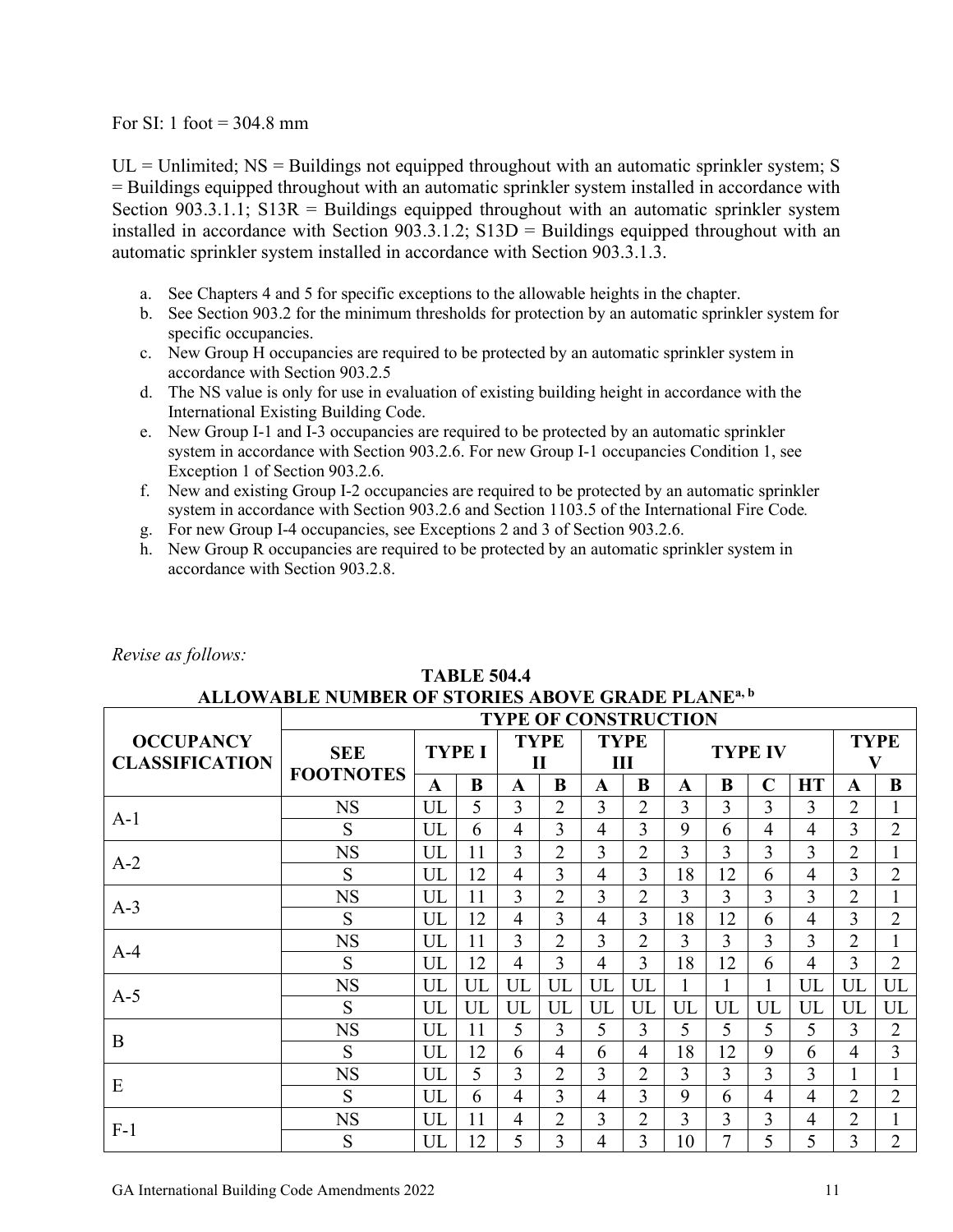| $F-2$           | <b>NS</b>                                            | UL             | 11             | 5                       | 3              | $\overline{4}$ | $\overline{3}$ | 5                    | 5              | 5              | 5              | 3              | $\overline{2}$ |
|-----------------|------------------------------------------------------|----------------|----------------|-------------------------|----------------|----------------|----------------|----------------------|----------------|----------------|----------------|----------------|----------------|
|                 | S                                                    | UL             | 12             | 6                       | $\overline{4}$ | 5              | $\overline{4}$ | 12                   | 8              | 6              | 6              | $\overline{4}$ | $\overline{3}$ |
|                 | NS <sup>c,d</sup>                                    |                |                |                         |                |                |                | NP                   | NP             | NP             |                |                |                |
| $H-1$           | ${\bf S}$                                            | $\mathbf{1}$   | $\mathbf{1}$   | $\mathbf{1}$            | $\mathbf{1}$   | $\mathbf{1}$   | $\mathbf{1}$   | $\mathbf{1}$         | $\mathbf{1}$   | $\mathbf{1}$   | $\mathbf{1}$   | $\mathbf{1}$   | NP             |
|                 | $NS^{c,d}$                                           |                |                |                         |                |                |                | $\mathbf{1}$         | $\mathbf{1}$   | $\mathbf{1}$   |                |                |                |
| $H-2$           | $\overline{S}$                                       | UL             | $\mathfrak{Z}$ | $\overline{2}$          | $\mathbf{1}$   | $\overline{2}$ | 1              | $\overline{2}$       | $\overline{2}$ | $\overline{2}$ | $\overline{2}$ | $\mathbf{1}$   | $\mathbf{1}$   |
|                 | $NS^{c,d}$                                           |                |                |                         |                |                |                | $\overline{3}$       | $\overline{3}$ | $\overline{3}$ |                |                |                |
| $H-3$           | ${\bf S}$                                            | UL             | 6              | $\overline{4}$          | $\overline{2}$ | $\overline{4}$ | $\overline{2}$ | $\overline{4}$       | $\overline{4}$ | $\overline{4}$ | $\overline{4}$ | $\overline{2}$ | $\mathbf{1}$   |
|                 | $NS^{c,d}$                                           | UL             | $\overline{7}$ | 5                       | 3              | 5              | $\overline{3}$ | 5                    | 5              | 5              | 5              | $\overline{3}$ | $\overline{2}$ |
| $H-4$           | ${\bf S}$                                            | UL             | 8              | 6                       | $\overline{4}$ | 6              | $\overline{4}$ | 8                    | 7              | 6              | 6              | $\overline{4}$ | $\overline{3}$ |
|                 | $NS^{c,d}$                                           |                |                |                         |                |                |                | $\overline{2}$       | $\overline{2}$ | $\overline{2}$ |                |                |                |
| $H-5$           | S                                                    | $\overline{4}$ | $\overline{4}$ | 3                       | $\overline{3}$ | $\overline{3}$ | 3              | 3                    | 3              | $\overline{3}$ | $\overline{3}$ | $\overline{3}$ | $\overline{2}$ |
|                 | $\overline{\text{NS}^{\text{d,e}}}$                  | UL             | 9              | $\overline{4}$          | $\mathfrak{Z}$ | $\overline{4}$ | 3              | $\overline{4}$       | $\overline{4}$ | $\overline{4}$ | $\overline{4}$ | $\mathfrak{Z}$ | $\overline{2}$ |
| I-1 Condition 1 | ${\bf S}$                                            | UL             | 10             | 5                       | $\overline{4}$ | 5              | $\overline{4}$ | 10                   | 7              | 5              | 5              | $\overline{4}$ | $\overline{3}$ |
|                 | NS <sup>d,e</sup>                                    | NP             | NP             | NP                      | <b>NP</b>      | NP             | <b>NP</b>      | NP                   | NP             | <b>NP</b>      | NP             | NP             | NP             |
| I-1 Condition 2 | $\overline{S^i}$                                     | UL             | 10             | 3                       | $\overline{2}$ | $\overline{2}$ |                | $\overline{7}$       | $\overline{4}$ |                | $\overline{2}$ | $\overline{2}$ | $\mathbf{1}$   |
|                 | NS <sup>d,f</sup>                                    | UL             | $\overline{4}$ | $\overline{2}$          |                |                | 1              |                      |                | 1              |                |                |                |
| $I-2$           |                                                      |                |                |                         | $\mathbf{1}$   | $\mathbf{1}$   | NP             | NP<br>$\overline{7}$ | NP             | <b>NP</b>      | $\mathbf{1}$   | 1              | NP             |
|                 | ${\mathbf S}$<br>$\overline{\text{NS}^{\text{d,e}}}$ | UL             | 5              | $\overline{\mathbf{3}}$ |                |                |                |                      | 5              | 1              |                |                |                |
| $I-3$           |                                                      | UL             | $\overline{4}$ | $\overline{2}$          | $\mathbf{1}$   | $\overline{2}$ | $\mathbf{1}$   | $\overline{2}$       | $\overline{2}$ | $\overline{2}$ | $\overline{2}$ | $\overline{2}$ | $\mathbf{1}$   |
|                 | $\overline{S}$                                       | UL             | $\overline{5}$ | $\overline{3}$          | $\overline{c}$ | 3              | $\overline{2}$ | $\overline{7}$       | 5              | $\overline{3}$ | $\overline{3}$ | $\overline{3}$ | $\sqrt{2}$     |
| $I-4$           | NS <sup>d,g</sup>                                    | UL             | $\overline{5}$ | $\overline{3}$          | $\overline{2}$ | 3              | $\overline{2}$ | 3                    | 3              | $\overline{3}$ | 3              | $\mathbf{1}$   | $\mathbf{1}$   |
|                 | ${\bf S}$                                            | UL             | 6              | $\overline{4}$          | $\overline{3}$ | $\overline{4}$ | $\overline{3}$ | 9                    | 6              | $\overline{4}$ | $\overline{4}$ | $\overline{2}$ | $\sqrt{2}$     |
| M               | <b>NS</b>                                            | UL             | 11             | $\overline{4}$          | $\sqrt{2}$     | $\overline{4}$ | $\overline{2}$ | $\overline{4}$       | $\overline{4}$ | $\overline{4}$ | $\overline{4}$ | $\overline{3}$ | $\mathbf{1}$   |
|                 | S                                                    | UL             | 12             | $\overline{5}$          | $\overline{3}$ | 5              | $\overline{3}$ | 12                   | 8              | 6              | 5              | $\overline{4}$ | $\overline{2}$ |
|                 | NS <sup>d</sup>                                      | UL             | 11             | $\overline{4}$          | $\overline{4}$ | $\overline{4}$ | $\overline{4}$ | $\overline{4}$       | $\overline{4}$ | $\overline{4}$ | $\overline{4}$ | 3              | $\overline{2}$ |
| $R-1h$          | S13R                                                 | $\overline{4}$ | $\overline{4}$ |                         |                |                |                |                      |                |                |                | $\overline{4}$ | $\overline{3}$ |
|                 | S                                                    | UL             | 12             | 5                       | 5              | 5              | 5              | 18                   | 12             | 8              | 5              | $\overline{4}$ | $\overline{3}$ |
|                 | NS <sup>d</sup>                                      | UL             | 11             | $\overline{4}$          | $\overline{4}$ | $\overline{4}$ | $\overline{4}$ | $\overline{4}$       | $\overline{4}$ | $\overline{4}$ | $\overline{4}$ | $\overline{3}$ | $\overline{2}$ |
| $R-2^h$         | <b>S13R</b>                                          | $\overline{4}$ | $\overline{4}$ | $\overline{4}$          |                |                |                |                      |                |                |                | $\overline{4}$ | $\overline{3}$ |
|                 | S                                                    | UL             | 12             | 5                       | 5              | 5              | 5              | 18                   | 12             | 8              | 5              | $\overline{4}$ | $\overline{3}$ |
|                 | NS <sup>d</sup>                                      | UL             | 11             |                         |                |                |                |                      |                |                |                | $\overline{3}$ | $\overline{3}$ |
|                 | S13D                                                 | $\overline{4}$ | $\overline{4}$ | $\overline{4}$          | $\overline{4}$ | $\overline{4}$ | 4              | $\overline{4}$       | 4              | 4              | $\overline{4}$ | $\overline{3}$ | 3              |
| $R-3^h$         | <b>S13R</b>                                          | $\overline{4}$ | $\overline{4}$ |                         |                |                |                |                      |                |                |                | $\overline{4}$ | $\overline{4}$ |
|                 | S                                                    | UL             | 12             | 5                       | 5              | 5              | 5 <sup>1</sup> | 18                   | 12             | 5              | 5              | $\overline{4}$ | $\overline{4}$ |
|                 | NS <sup>d</sup>                                      | UL             | 11             |                         |                |                |                |                      |                |                |                | $\overline{3}$ | $\overline{2}$ |
|                 | S13D                                                 | $\overline{4}$ | $\overline{4}$ | $\overline{4}$          | 4              | $\overline{4}$ | 4              | $\overline{4}$       | 4              | 4              | $\overline{4}$ | $\overline{3}$ | $\overline{2}$ |
| $R-4^h$         | <b>S13R</b>                                          | $\overline{4}$ | $\overline{4}$ |                         |                |                |                |                      |                |                |                | $\overline{4}$ | $\overline{3}$ |
|                 | ${\bf S}$                                            | UL             | 12             | 5                       | 5              | 5              | 5              | 18                   | 12             | 5              | 5              | $\overline{4}$ | 3              |
|                 | <b>NS</b>                                            | UL             | 11             | $\overline{4}$          | $\overline{2}$ | 3              | $\overline{2}$ | $\overline{4}$       | $\overline{4}$ | $\overline{4}$ | $\overline{4}$ | $\mathfrak{Z}$ | $\mathbf{1}$   |
| $S-1$           | ${\bf S}$                                            | UL             | 12             | 5                       | $\overline{3}$ | $\overline{4}$ | 3              | 10                   | $\overline{7}$ | 5              | 5              | $\overline{4}$ | $\overline{2}$ |
|                 |                                                      |                |                | $\overline{5}$          | $\overline{3}$ |                | $\overline{3}$ |                      |                |                |                |                |                |
| $S-2$           | <b>NS</b>                                            | UL             | 11             |                         |                | 4              |                | $\overline{4}$       | $\overline{4}$ | 4              | $\overline{4}$ | $\overline{4}$ | $\overline{2}$ |
|                 | S                                                    | UL             | 12             | 6                       | $\overline{4}$ | 5              | 4              | 12                   | 8              | 5              | 5              | 5              | 3              |
| U               | <b>NS</b>                                            | UL             | 5              | $\overline{4}$          | $\overline{2}$ | 3              | $\overline{2}$ | $\overline{4}$       | $\overline{4}$ | $\overline{4}$ | $\overline{4}$ | $\overline{2}$ | $\mathbf{1}$   |
|                 | ${\bf S}$                                            | UL             | 6              | 5                       | 3              | $\overline{4}$ | 3              | 9                    | 6              | 5              | 5              | $\overline{3}$ | $\overline{2}$ |

 $UL = Uhlimited$ ;  $NP = Not Permitted$ ;  $NS = Buildings$  not equipped throughout with an automatic sprinkler system;  $S =$  Buildings equipped throughout with an automatic sprinkler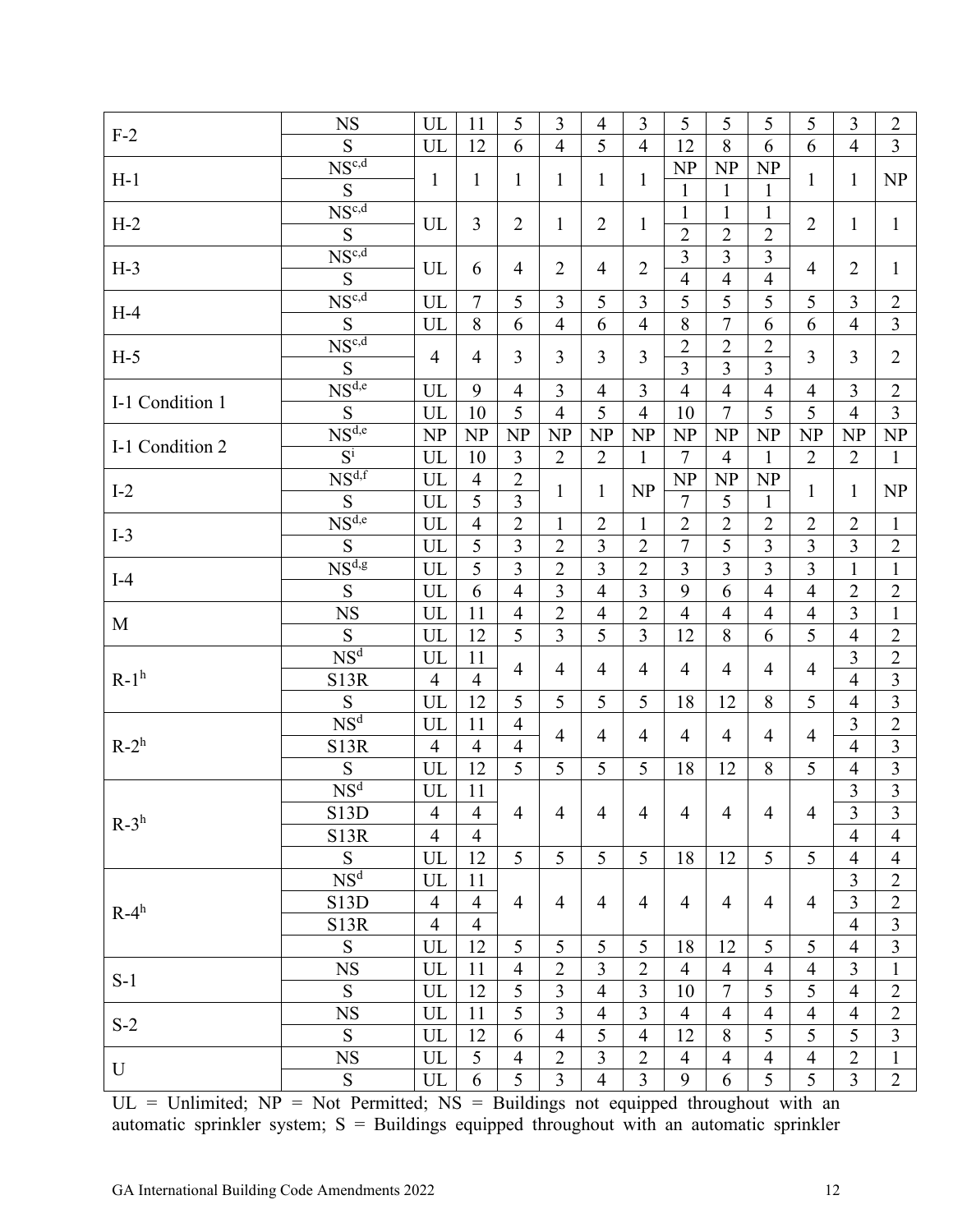system installed in accordance with Section 903.3.1.1; S13R = Buildings equipped throughout with an automatic sprinkler system installed in accordance with Section 903.3.1.2; S13D = Buildings equipped throughout with an automatic sprinkler system installed in accordance with Section 903.3.1.3.

- a. See Chapters 4 and 5 for specific exceptions to the allowable height in this chapter.
- b. See Section 903.2 for the minimum thresholds for protection by an automatic sprinkler system for specific occupancies.
- c. New Group H occupancies are required to be protected by an automatic sprinkler system in accordance with Section 903.2.5.
- d. The NS value is only for use in evaluation of existing building height in accordance with the International Existing Building Code.
- e. New Group I-1 and I-3 occupancies are required to be protected by an automatic sprinkler system in accordance with Section 903.2.6. For new Group I-1 occupancies, Condition 1, see Exception 1 of Section 903.2.6.
- f. New and existing Group I-2 occupancies are required to be protected by an automatic sprinkler system in accordance with Section 903.2.6 and 1103.5 of the International Fire Code.
- g. For new Group I-4 occupancies, see Exceptions 2 and 3 of Section 903.2.6.
- h. New Group R occupancies are required to be protected by an automatic sprinkler system in accordance with Section 903.2.8.
- i. For all I-1 Condition 2, the building shall be protected throughout with an approved automatic sprinkler system, installed in accordance with NFPA 13 as adopted by the Rules and Regulations of the Safety Fire Commissioner. No increase in story height shall be permitted.

*Revise as follows:*

#### **TABLE 506.2**

#### **ALLOWABLE AREA FACTOR (At = NS, S1, S13R, S13D OR SM, as applicable) IN SQUARE FEETa,b**

|                                                                                                                                                        | <b>TYPE OF CONSTRUCTION</b> |              |               |         |                |         |                 |              |         |                |         |        |               |  |
|--------------------------------------------------------------------------------------------------------------------------------------------------------|-----------------------------|--------------|---------------|---------|----------------|---------|-----------------|--------------|---------|----------------|---------|--------|---------------|--|
|                                                                                                                                                        | <b>SEE</b>                  |              | <b>TYPE I</b> |         | <b>TYPE II</b> |         | <b>TYPE III</b> |              |         | <b>TYPE IV</b> |         |        | <b>TYPE V</b> |  |
|                                                                                                                                                        | <b>FOOTNOTES</b>            | $\mathbf{A}$ | В             | A       | B              | A       | В               | $\mathbf{A}$ | B       | $\mathbf C$    | HT      | A      | B             |  |
|                                                                                                                                                        | <b>NS</b>                   | UL           | UL            | 15.500  | 8,500          | 14,000  | 8,500           | 45,000       | 30,000  | 18,750         | 15,000  | 11.500 | 5.500         |  |
| <b>OCCUPANCY</b><br><b>CLASSIFICATION</b><br>$A-1$<br>$A-2$<br>$A-3$<br>$A-4$<br>$A-5$<br>B<br>E<br>$F-1$<br>$F-2$<br>$H-1$<br>$H-2$<br>$H-3$<br>$H-4$ | S1                          | UL           | UL            | 62,000  | 34,000         | 56,000  | 34,000          | 180,000      | 120,000 | 75,000         | 60,000  | 46,000 | 22,000        |  |
|                                                                                                                                                        | <b>SM</b>                   | UL           | UL            | 46,500  | 25,500         | 42,000  | 25,500          | 135,000      | 90,000  | 56,250         | 45,000  | 34,500 | 16,500        |  |
|                                                                                                                                                        | <b>NS</b>                   | UL           | UL            | 15,500  | 9,500          | 14,000  | 9,500           | 45,000       | 30,000  | 18,750         | 15,000  | 11,500 | 6,000         |  |
|                                                                                                                                                        | S1                          | UL           | UL            | 62,000  | 38,000         | 56,000  | 38,000          | 180,000      | 120,000 | 75,000         | 60,000  | 46,000 | 24,000        |  |
|                                                                                                                                                        | <b>SM</b>                   | UL           | UL            | 46,500  | 28,500         | 42,000  | 28,500          | 135,000      | 90,000  | 56,250         | 45,000  | 34,500 | 18,000        |  |
|                                                                                                                                                        | <b>NS</b>                   | UL           | UL            | 15,500  | 9.500          | 14,000  | 9.500           | 45,000       | 30,000  | 18,750         | 15,000  | 11,500 | 6,000         |  |
|                                                                                                                                                        | S <sub>1</sub>              | UL           | UL            | 62,000  | 38,000         | 56,000  | 38,000          | 180,000      | 120,000 | 75,000         | 60,000  | 46,000 | 24,000        |  |
|                                                                                                                                                        | <b>SM</b>                   | UL           | UL            | 46,500  | 28,500         | 42,000  | 28,500          | 135,000      | 90,000  | 56,250         | 45,000  | 34,500 | 18,000        |  |
|                                                                                                                                                        | $_{\rm NS}$                 | UL           | UL            | 15,500  | 9.500          | 14,000  | 9.500           | 45,000       | 30,000  | 18,750         | 15,000  | 11,500 | 6,000         |  |
|                                                                                                                                                        | S1                          | UL           | UL            | 62,000  | 38,000         | 56,000  | 38,000          | 180,000      | 120,000 | 75,000         | 60,000  | 46,000 | 24,000        |  |
|                                                                                                                                                        | <b>SM</b>                   | UL           | UL            | 46,500  | 28,500         | 42,000  | 28,500          | 135,000      | 90,000  | 56,250         | 45,000  | 34,500 | 18,000        |  |
|                                                                                                                                                        | $_{\rm NS}$                 |              |               |         |                |         |                 |              |         |                |         |        |               |  |
|                                                                                                                                                        | S1                          | UL           | UL            | UL      | UL             | UL      | UL              | UL           | UL      | UL             | UL      | UL     | UL            |  |
|                                                                                                                                                        | <b>SM</b>                   |              |               |         |                |         |                 |              |         |                |         |        |               |  |
|                                                                                                                                                        | <b>NS</b>                   | UL           | UL            | 37,500  | 23,000         | 28,500  | 19,000          | 108,000      | 72,000  | 45,000         | 36,000  | 18,000 | 9,000         |  |
|                                                                                                                                                        | S1                          | UL           | UL            | 150,000 | 92,000         | 114,000 | 76,000          | 432,000      | 288,000 | 180,000        | 144,000 | 72,000 | 36,000        |  |
|                                                                                                                                                        | <b>SM</b>                   | UL           | UL            | 112,500 | 69,000         | 85,500  | 57,000          | 324,000      | 216,000 | 135,000        | 108,000 | 54,000 | 27,000        |  |
|                                                                                                                                                        | <b>NS</b>                   | UL           | UL            | 26,500  | 14,500         | 23,500  | 14,500          | 76,500       | 51,000  | 31,875         | 25,500  | 18,500 | 9,500         |  |
|                                                                                                                                                        | S1                          | UL           | UL            | 106,000 | 58,000         | 94,000  | 58,000          | 306,000      | 204,000 | 127,500        | 102,000 | 74,000 | 38,000        |  |
|                                                                                                                                                        | <b>SM</b>                   | UL           | UL            | 79,500  | 43,500         | 70,500  | 43,500          | 229,500      | 153,000 | 95,625         | 76,500  | 55,500 | 28,500        |  |
|                                                                                                                                                        | <b>NS</b>                   | UL           | UL            | 25,000  | 15,500         | 19,000  | 12,000          | 100,500      | 67,000  | 41.875         | 33,500  | 14,000 | 8,500         |  |
|                                                                                                                                                        | S <sub>1</sub>              | UL           | UL            | 100,000 | 62,000         | 76,000  | 48,000          | 402,000      | 268,000 | 167,500        | 134,000 | 56,000 | 34,000        |  |
|                                                                                                                                                        | <b>SM</b>                   | UL           | UL            | 75,000  | 46,500         | 57,000  | 36,000          | 301,500      | 201.000 | 125,625        | 100,500 | 42,000 | 25,500        |  |
|                                                                                                                                                        | $_{\rm NS}$                 | UL           | UL            | 37,500  | 23,000         | 28,500  | 18,000          | 151,500      | 101,000 | 63,125         | 50,500  | 21,000 | 13,000        |  |
|                                                                                                                                                        | S1                          | UL           | UL            | 150,000 | 92,000         | 114,000 | 72,000          | 606,000      | 404,000 | 252,500        | 202,000 | 84,000 | 52,000        |  |
|                                                                                                                                                        | <b>SM</b>                   | UL           | UL            | 112.500 | 69,000         | 85,500  | 54,000          | 454,500      | 303,000 | 189,375        | 151,500 | 63,000 | 39,000        |  |
|                                                                                                                                                        | NS <sup>c</sup>             | 21,000       | 16,500        | 11,000  | 7,000          | 9,500   | 7,000           | 10,500       | 10,500  | 10,500         | 10,500  | 7,500  | NP            |  |
|                                                                                                                                                        | S1                          |              |               |         |                |         |                 |              |         |                |         |        |               |  |
|                                                                                                                                                        | NS <sup>c</sup>             |              |               |         |                |         |                 |              |         |                |         |        |               |  |
|                                                                                                                                                        | S1                          | 21,000       | 16.500        | 11,000  | 7,000          | 9.500   | 7,000           | 10.500       | 10,500  | 10,500         | 10,500  | 7.500  | 3,000         |  |
|                                                                                                                                                        | SM                          |              |               |         |                |         |                 |              |         |                |         |        |               |  |
|                                                                                                                                                        | NS <sup>c</sup>             |              |               |         |                |         |                 |              |         |                |         |        |               |  |
|                                                                                                                                                        | S1                          | UL           | 60,000        | 26,500  | 14,000         | 17.500  | 13,000          | 25,500       | 25,500  | 25,500         | 25,500  | 10,000 | 5,000         |  |
|                                                                                                                                                        | SM                          |              |               |         |                |         |                 |              |         |                |         |        |               |  |
|                                                                                                                                                        | NS <sub>c,d</sub>           | UL           | UL            | 37,500  | 17.500         | 28,500  | 17,500          | 72,000       | 54,000  | 40,500         | 36,000  | 18,000 | 6,500         |  |
|                                                                                                                                                        | S1                          | UL           | UL            | 150,000 | 70,000         | 114,000 | 70,000          | 288,000      | 216,000 | 162,000        | 144,000 | 72,000 | 26,000        |  |
|                                                                                                                                                        | <b>SM</b>                   | UL           | UL            | 112,500 | 52,500         | 85,500  | 52,500          | 216,000      | 162,000 | 121,500        | 108,000 | 54.000 | 19.500        |  |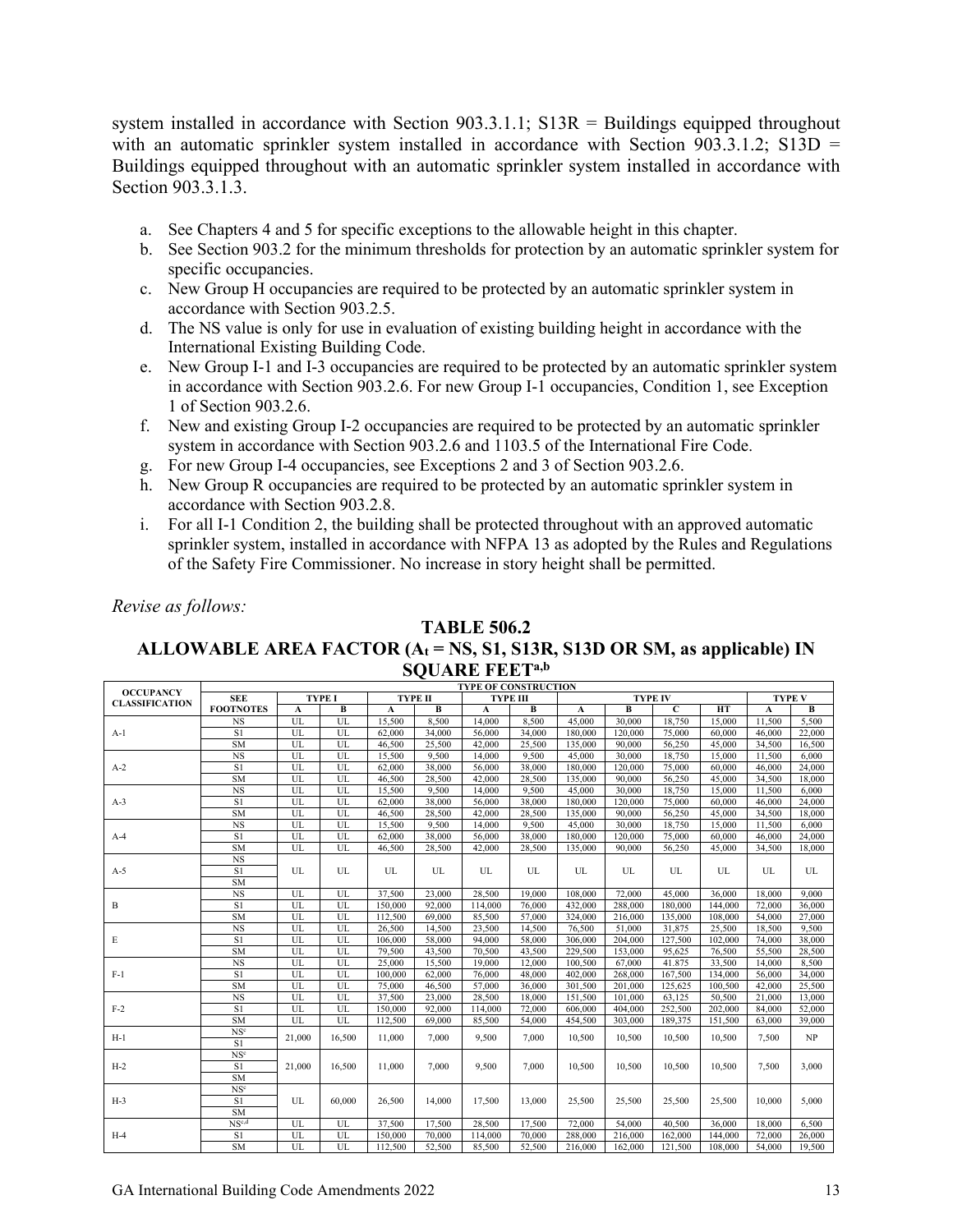|             | NS <sub>c,d</sub> | UL          | UL      | 37,500  | 23,000  | 28,500  | 19,000  | 72,000  | 54,000      | 40,500  | 36,000  | 18,000 | 9,000  |
|-------------|-------------------|-------------|---------|---------|---------|---------|---------|---------|-------------|---------|---------|--------|--------|
| $H-5$       | S <sub>1</sub>    | UL          | UL      | 150,000 | 92,000  | 114,000 | 76,000  | 288,000 | 216,000     | 162,000 | 144,000 | 72,000 | 36,000 |
|             | SM                | UL          | UL      | 112,500 | 69,000  | 85,500  | 57,000  | 216,000 | 162,000     | 121,500 | 108,000 | 54,000 | 27,000 |
|             | NS <sup>d,c</sup> | UL          | 55,000  | 19,000  | 10,000  | 16,500  | 10,000  | 54,000  | 36,000      | 18,000  | 18,000  | 10,500 | 4,500  |
| $I-1$       | S1                | UL          | 220,000 | 76,000  | 40,000  | 66,000  | 40,000  | 216,000 | 144,000     | 72,000  | 72,000  | 42,000 | 18,000 |
|             | <b>SM</b>         | UL          | 165,000 | 57,000  | 30,000  | 49,500  | 30,000  | 162,000 | 108,000     | 54,000  | 54,000  | 31,500 | 13,500 |
|             | NS <sup>d,f</sup> | UL          | UL      | 15,000  | 11,000  | 12,000  | NP      | 36,000  | 24,000      | 12,000  | 12,000  | 9,500  | NP     |
| $I-2$       | S1                | UL          | UL      | 60,000  | 44,000  | 48,000  | NP      | 144,000 | 96,000      | 48,000  | 48,000  | 38,000 | NP     |
|             | ${\rm SM}$        | UL          | UL      | 45,000  | 33,000  | 36,000  | NP      | 108,000 | 72,000      | 36,000  | 36,000  | 28,500 | NP     |
|             | NS <sup>d,c</sup> | UL          | UL      | 15,000  | 10,000  | 10,500  | 7,500   | 36,000  | 24,000      | 12,000  | 12,000  | 7,500  | 5,000  |
| $I-3$       | S1                | UL          | UL      | 45,000  | 40,000  | 42,000  | 30,000  | 144,000 | 96,000      | 48,000  | 48,000  | 30,000 | 20,000 |
|             | SM                | UL          | UL      | 45,000  | 30,000  | 31,500  | 22,500  | 108,000 | 72,000      | 36,000  | 36,000  | 22,500 | 15,000 |
|             | NS <sup>d,g</sup> | UL          | 60,500  | 26,500  | 13,000  | 23,500  | 13,000  | 76,500  | 51,000      | 25,500  | 25,500  | 18,500 | 9,000  |
| $I-4$       | S <sub>1</sub>    | UL          | 121,000 | 106,000 | 52,000  | 94,000  | 52,000  | 306,000 | 204,000     | 102,000 | 102,000 | 74,000 | 36,000 |
|             | <b>SM</b>         | UL          | 181,500 | 79,500  | 39,000  | 70,500  | 39,000  | 229,500 | 153,000     | 76,500  | 76,500  | 55,500 | 27,000 |
|             | <b>NS</b>         | UL          | UL      | 21,500  | 12,500  | 18,500  | 12,500  | 61,500  | 41,000      | 25,625  | 20,500  | 14,000 | 9,000  |
| М           | S1                | UL          | UL      | 86,000  | 50,000  | 74,000  | 50,000  | 246,000 | 164,000     | 102,500 | 82,000  | 56,000 | 36,000 |
|             | SM                | UL          | UL      | 64,500  | 37,500  | 55,500  | 37,500  | 184,500 | 123,000     | 76,875  | 61,500  | 42,000 | 27,000 |
|             | NS <sup>d</sup>   | $_{\rm UL}$ | UL      | 24,000  | 16,000  | 24,000  | 16,000  | 61,500  | 41,000      | 25,625  | 20,500  | 12,000 | 7,000  |
| $R-1h$      | S13R              |             |         |         |         |         |         |         |             |         |         |        |        |
|             | S <sub>1</sub>    | UL          | UL      | 96,000  | 64,000  | 96,000  | 64,000  | 246,000 | 164,000     | 102,500 | 82,000  | 48,000 | 28,000 |
|             | <b>SM</b>         | UL          | UL      | 72,000  | 48,000  | 72,000  | 48,000  | 184,500 | 123,000     | 76,875  | 61,500  | 36,000 | 21,000 |
|             | NS <sup>d</sup>   | UL          | UL      | 24,000  | 16,000  | 24,000  | 16,000  | 61,500  | 41,000      | 25,625  | 20,500  | 12,000 | 7,000  |
| $R-2h$      | S13R              |             |         |         |         |         |         |         |             |         |         |        |        |
|             | S1                | UL          | UL      | 96,000  | 64,000  | 96,000  | 64,000  | 246,000 | 164,000     | 102,500 | 82,000  | 48,000 | 28,000 |
|             | <b>SM</b>         | UL          | UL      | 72,000  | 48,000  | 72,000  | 48,000  | 184,500 | 123,000     | 76,875  | 61,500  | 36,000 | 21,000 |
|             | NS <sup>d</sup>   |             |         |         |         |         |         |         |             |         |         |        |        |
|             | S13D              |             |         |         |         |         |         |         |             |         |         |        |        |
| $R-3h$      | S13R              | UL          | UL      | UL      | UL      | UL      | UL      | UL      | $_{\rm UL}$ | UL      | UL      | UL     | UL     |
|             | S1                |             |         |         |         |         |         |         |             |         |         |        |        |
|             | SM                |             |         |         |         |         |         |         |             |         |         |        |        |
|             | NS <sup>d</sup>   |             |         |         |         |         |         |         |             |         |         |        |        |
|             | S13D              | UL          | UL      | 24,000  | 16,000  | 24,000  | 16,000  | 61,500  | 41,000      | 25,625  | 20,500  | 12,000 | 7,000  |
| $R-4h$      | S13R              |             |         |         |         |         |         |         |             |         |         |        |        |
|             | S1                | UL          | UL      | 96,000  | 64,000  | 96,000  | 64,000  | 246,000 | 164,000     | 102,500 | 82,000  | 48,000 | 28,000 |
|             | SM                | UL          | UL      | 72,000  | 48,000  | 72,000  | 48,000  | 184,500 | 123,000     | 76,875  | 61,500  | 36,000 | 21,000 |
|             | $_{\rm NS}$       | UL          | 48,000  | 26,000  | 17,500  | 26,000  | 17,500  | 76,500  | 51,000      | 31,875  | 25,500  | 14,000 | 9,000  |
| $S-1$       | S1                | UL          | 192,000 | 104,000 | 70,000  | 104,000 | 70,000  | 306,000 | 204,000     | 127,500 | 102,000 | 56,000 | 36,000 |
|             | <b>SM</b>         | UL          | 144,000 | 78,000  | 52,500  | 78,000  | 52,500  | 229,500 | 153,000     | 95,625  | 76,500  | 42,000 | 27,000 |
|             | $_{\rm NS}$       | UL          | 79,000  | 39,000  | 26,000  | 39,000  | 26,000  | 115,500 | 77,000      | 48,125  | 38,500  | 21,000 | 13,500 |
| $S-2$       | S1                | UL          | 316,000 | 156,000 | 104,000 | 156,000 | 104,000 | 462,000 | 308,000     | 192,500 | 154,000 | 84,000 | 54,000 |
|             | <b>SM</b>         | UL          | 237,000 | 117,000 | 78,000  | 117,000 | 78,000  | 346,500 | 231,000     | 144,375 | 115,500 | 63,000 | 40,500 |
|             | NS <sup>i</sup>   | UL          | 35,500  | 19,000  | 8,500   | 14,000  | 8,500   | 54,000  | 36,000      | 22,500  | 18,000  | 9,000  | 5,500  |
| $\mathbf U$ | S1                | UL          | 142,000 | 76,000  | 34,000  | 56,000  | 34,000  | 216,000 | 144,000     | 90,000  | 72,000  | 36,000 | 22,000 |
|             | SM                | UL          | 106,500 | 57,000  | 25,500  | 42,000  | 25,500  | 162,000 | 108,000     | 67,500  | 54,000  | 27,000 | 16,500 |

For SI: 1 square foot =  $0.0929$  m<sup>2</sup>.

 $UL = Uhlimited$ ;  $NP = Not Permitted$ ;  $NS = Buildings$  not equipped throughout with an automatic sprinkler system;  $S1 =$  Buildings a maximum of one story above grade plane equipped throughout with an automatic sprinkler system installed in accordance with Section 903.3.1.1; SM = Buildings two or more stories above grade plane equipped throughout with an automatic sprinkler system installed in accordance with Section 903.3.1.1; S13R = Buildings equipped throughout with an automatic sprinkler system installed in accordance with Section 903.3.1.2; S13D = Buildings equipped throughout with an automatic sprinkler system installed in accordance with Section 903.3.1.3.

- a. See Chapters 4 and 5 for specific exceptions to the allowable height in this chapter.
- b. See Section 903.2 for the minimum thresholds for protection by an automatic sprinkler system for specific occupancies.
- c. New Group H occupancies are required to be protected by an automatic sprinkler system in accordance with Section 903.2.5.
- d. The NS value is only for use in evaluation of existing building area in accordance with the International Existing Building Code.
- e. New Group I-1 and I-3 occupancies are required to be protected by an automatic sprinkler system in accordance with Section 903.2.6. For new Group I-1 occupancies, Condition 1, see Exception 1 of Section 903.2.6.
- f. New and existing Group I-2 occupancies are required to be protected by an automatic sprinkler system in accordance with Section 903.2.6 and Section 1103.5 of the International Fire Code.
- g. New Group I-4 occupancies see Exceptions 2 and 3 of Section 903.2.6.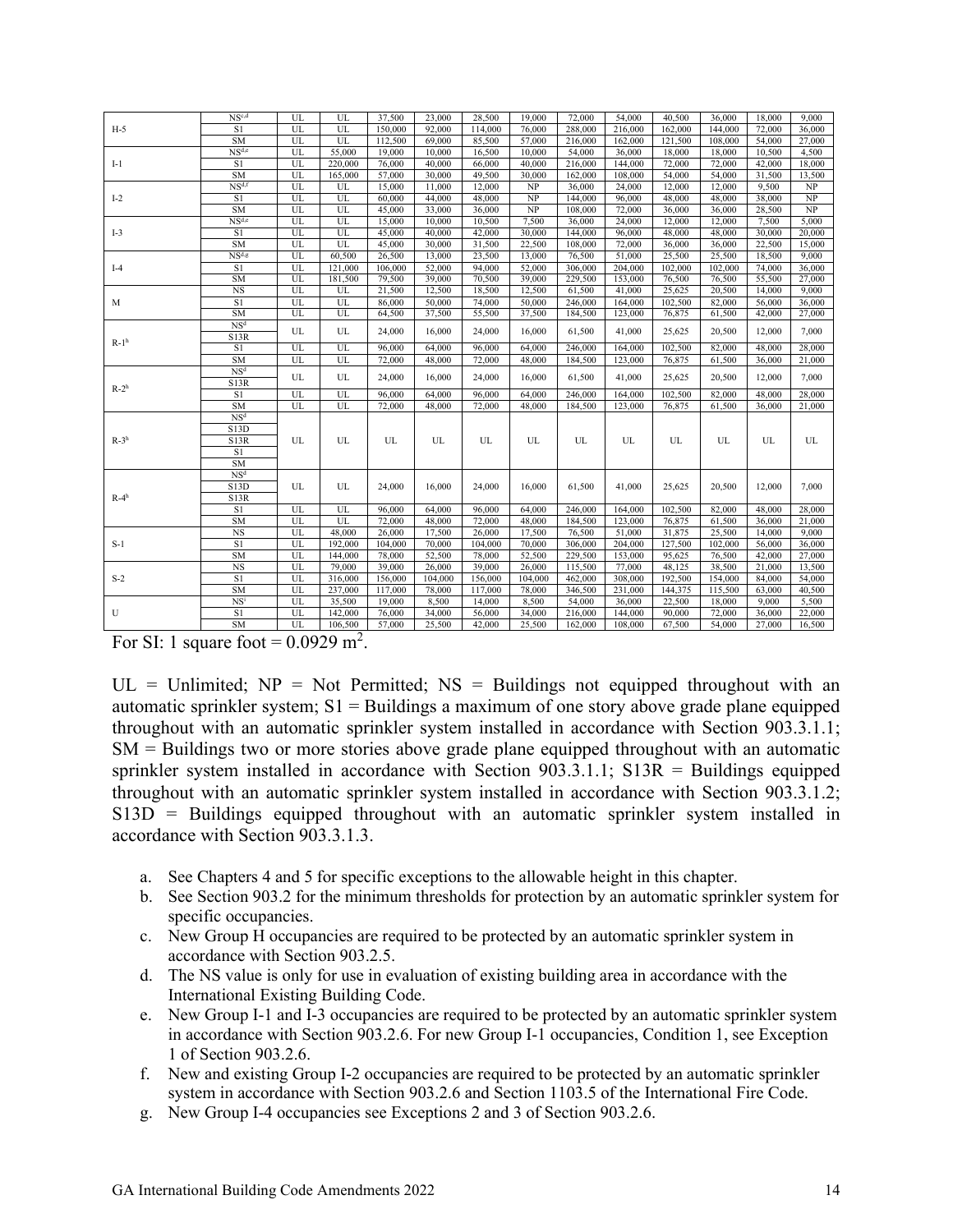- h. New Group R occupancies are required to be protected by an automatic sprinkler system in accordance with Section 903.2.8.
- i. The maximum allowable area for a single-story nonsprinklered Group U greenhouse is permitted to be 9,000 square feet, or the allowable area shall be permitted to comply with Table C102.1 of Appendix C.

#### *Revise as follows:*

**508.4.4.1 Construction.** Required separations shall be fire barriers constructed in accordance with Section 707 or horizontal assemblies constructed in accordance with Section 711, or both, so as to completely separate adjacent occupancies. Mass timber elements serving as fire barriers or horizontal assemblies to separate occupancies in Type IV-B or IV-C construction shall be separated from the interior of the building with an approved thermal barrier consisting of gypsum board that is not less than 12 inch (12.7 mm) in thickness or a material that is tested in accordance with and meets the acceptance criteria of both the Temperature Transmission Fire Test and the Integrity Fire Test of NFPA 275.

#### *Add new text as follows:*

**509.4.1.1 Type IV-B and IV-C construction.** Where Table 509 specifies a fire-resistance-rated separation, mass timber elements serving as fire barriers or horizontal assemblies in Type IV-B or IV-C construction shall be separated from the interior of the incidental use with an approved thermal barrier consisting of gypsum board that is not less than 12 inch (12.7 mm) in thickness or a material that is tested in accordance with and meets the acceptance criteria of both the Temperature Transmission Fire Test and the Integrity Fire Test of NFPA 275.

#### **CHAPTER 6 TYPES OF CONSTRUCTION**

#### *Revise as follows:*

#### **602.4 Type IV.**

Type IV construction is that type of construction in which the building elements are mass timber or noncombustible materials and have fire resistance ratings in accordance with Table 601. Mass timber elements shall meet the fire resistance rating requirements of this section based on either the fire resistance rating of the noncombustible protection, the mass timber, or a combination of both and shall be determined in accordance with Section 703.2 or 703.3. The minimum dimensions and permitted materials for building elements shall comply with the provisions of this section and Section 2304.11. Mass timber elements of Type IV-A, IV-B and IV-C construction shall be protected with noncombustible protection applied directly to the mass timber in accordance with Sections 602.4.1 through 602.4.3. The time assigned to the noncombustible protection shall be determined in accordance with Section 703.8 and comply with Section 722.7.

Cross laminated timber shall be labeled as conforming to PRG 320-19 as reference in Section 2303.1.4.

Exterior load bearing walls and nonload-bearing walls shall be mass timber construction, or shall be of noncombustible construction.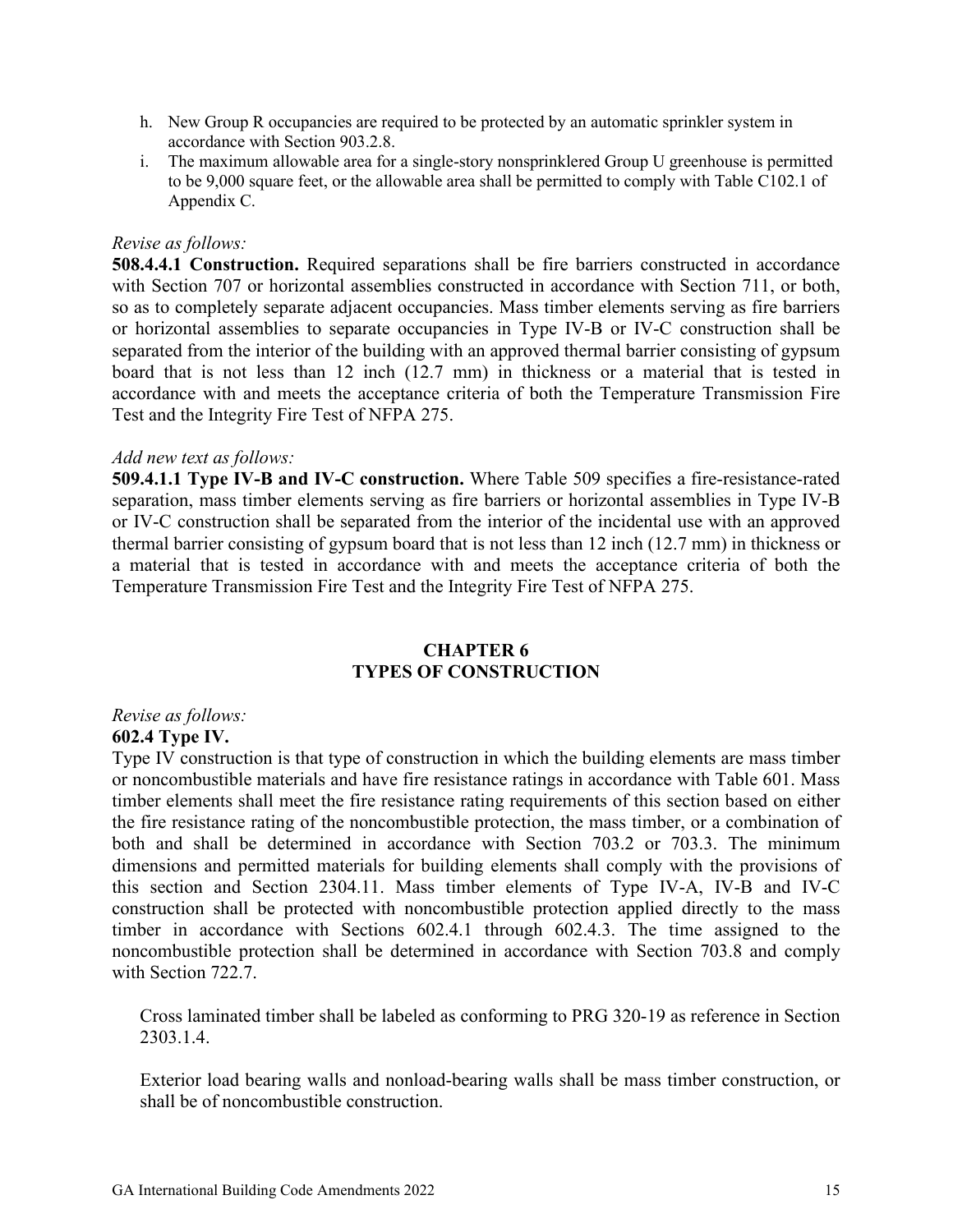**Exception:** Exterior load-bearing walls and nonload-bearing walls of Type IV-HT Construction in accordance with Section 602.4.4.

The interior building elements, including nonload-bearing walls and partitions, shall be of mass timber construction or of noncombustible construction.

**Exception:** Interior building elements and nonload-bearing walls and partitions of Type IV-HT Construction in accordance with Section 602.4.4.

Combustible concealed spaces are not permitted except as otherwise indicated in Sections 602.4.1 through 602.4.4. Combustible stud spaces within light frame walls of Type IV-HT construction shall not be considered concealed spaces, but shall comply with Section 718.

In buildings of Type IV-A, IV-B and IV-C, construction with an occupied floor located more than 75 feet (22 860 mm) above the lowest level of fire department access, up to and including 12 stories or 180 feet (54 864 mm) above grade plane, mass timber interior exit and elevator hoistway enclosures shall be protected in accordance with Section 602.4.1.2. In buildings greater than 12 stories or 180 feet (54 864 mm) above grade plane, interior exit and elevator hoistway enclosures shall be constructed of non-combustible materials.

#### *Add new text as follows:*

**602.4.1 Type IV-A.** Building elements in Type IV-A construction shall be protected in accordance with Sections 602.4.1.1 through 602.4.1.6. The required fire resistance rating of noncombustible elements and protected mass timber elements shall be determined in accordance with Section 703.2 or Section 703.3.

**602.4.1.1 Exterior protection.** The outside face of exterior walls of mass timber construction shall be protected with noncombustible protection with a minimum assigned time of 40 minutes as determined in Table 722.7.1(1). Components of the exterior wall covering shall be of noncombustible material except water resistive barriers having a peak heat release rate of less than 150 kW/m<sup>2</sup>, a total heat release of less than 20 MJ/m<sup>2</sup> and an effective heat of combustion of less than 18 MJ/kg as determined in accordance with ASTM E1354 and having a flame spread index of 25 or less and a smoke-developed index of 450 of less as determined in accordance with ASTM E84 or UL 723. The ASTM E1354 test shall be conducted on specimens at the thickness intended for use, in the horizontal orientation and at an incident radiant heat flux of 50 kW/m<sup>2</sup>.

**602.4.1.2 Interior protection.** Interior faces of all mass timber elements, including the inside faces of exterior mass timber walls and mass timber roofs, shall be protected with material complying with Section 703.5.

**602.4.1.2.1 Protection time.** Noncombustible protection shall contribute a time equal to or greater than times assigned in Table 722.7.1(1), but not less than 80 minutes. The use of materials and their respective protection contributions listed in Table 722.7.1(2) shall be permitted to be used for compliance with Section 722.7.1.

**602.4.1.3 Floors.** The floor assembly shall contain a noncombustible material not less than 1 inch (25 mm) in thickness above the mass timber. Floor finishes in accordance with Section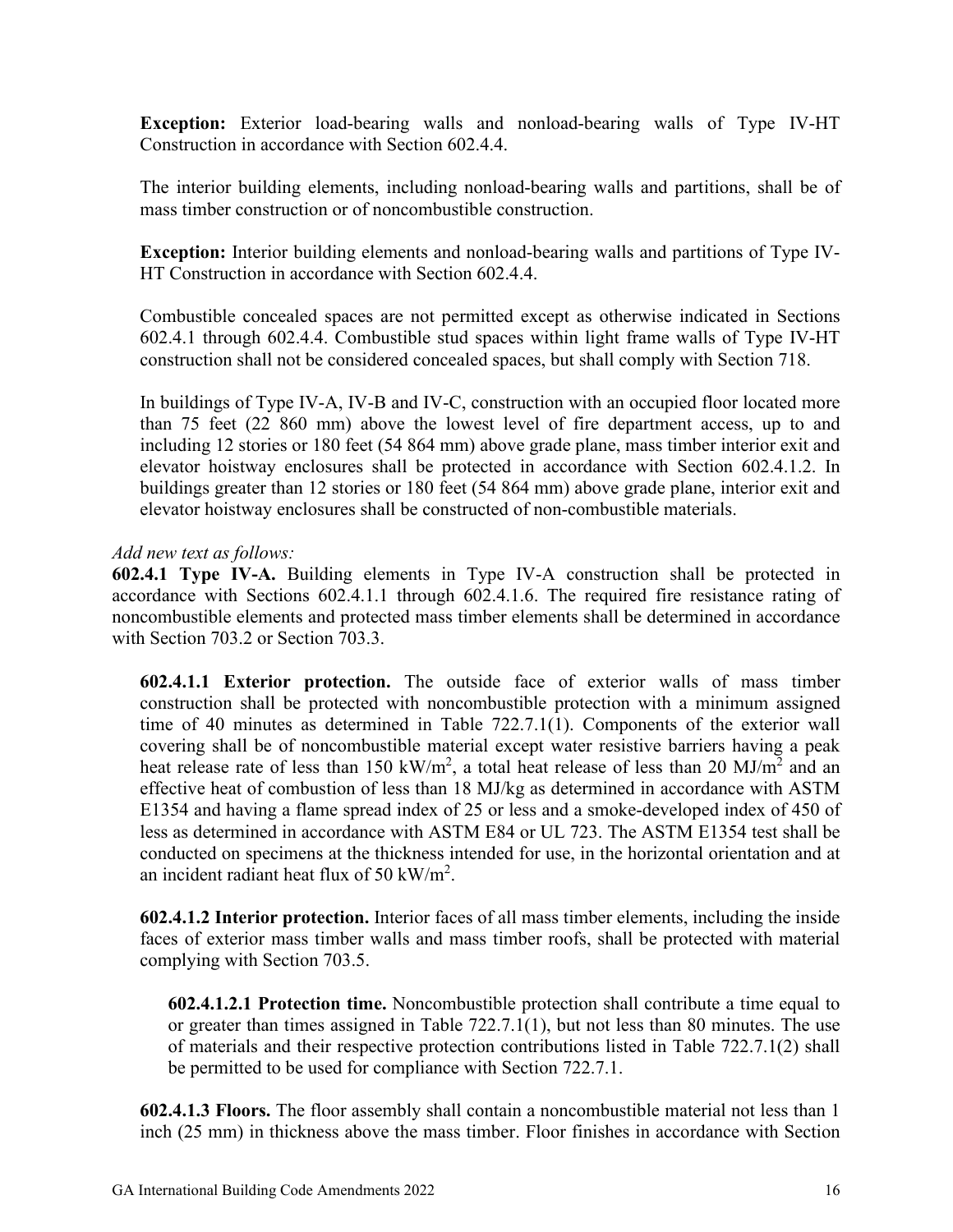804 shall be permitted on top of the noncombustible material. The underside of floor assemblies shall be protected in accordance with 602.4.1.2.

**602.4.1.4 Roofs.** The interior surfaces of roof assemblies shall be protected in accordance with Section 602.4.1.2. Roof coverings in accordance with Chapter 15 shall be permitted on the outside surface of the roof assembly.

**602.4.1.5 Concealed spaces.** Concealed spaces shall not contain combustibles other than electrical, mechanical, fire protection, or plumbing materials and equipment permitted in plenums in accordance with Section 602 of the International Mechanical Code, and shall comply with all applicable provisions of Section 718. Combustible construction forming concealed spaces shall be protected in accordance with Sections 602.4.1.2.

**602.4.1.6 Shafts.** Shafts shall be permitted in accordance with Section 713 and Section 718. Both the shaft side and room side of mass timber elements shall be protected in accordance with Section 602.4.1.2.

**602.4.2 Type IV-B.** Building elements in Type IV-B construction shall be protected in accordance with Sections 602.4.2.1 through 602.4.2.6. The required fire resistance rating of noncombustible elements or mass timber elements shall be determined in accordance with Section 703.2 or Section 703.3.

**602.4.2.1 Exterior protection.** The outside face of exterior walls of mass timber construction shall be protected with non-combustible protection with a minimum assigned time of 40 minutes as determined in Table 722.7.1(1). Components of the exterior wall covering shall be of noncombustible material except water resistive barriers having a peak heat release rate of less than 150 kW/m<sup>2</sup>, a total heat release of less than 20 MJ/m<sup>2</sup> and an effective heat of combustion of less than 18 MJ/kg as determined in accordance with ASTM E1354, and having a flame spread index of 25 or less and a smoke-developed index of 450 or less as determined in accordance with ASTM E84 or UL 723. The ASTM E1354 test shall be conducted on specimens at the thickness intended for use, in the horizontal orientation and at an incident radiant heat flux of 50 kW/m<sup>2</sup>.

**602.4.2.2 Interior protection.** Interior faces of all mass timber elements, including the inside face of exterior mass timber walls and mass timber roofs, shall be protected, as required by this section, with materials complying with Section 703.5.

**602.4.2.2.1 Protection time.** Noncombustible protection shall contribute a time equal to or greater than times assigned in Table  $722.7.1(1)$ , but not less than 80 minutes. The use of materials and their respective protection contributions listed in Table 722.7.1(2) shall be permitted to be used for compliance with Section 722.7.1.

**602.4.2.2.2 Protected area.** Interior faces of all mass timber elements, including the inside face of exterior mass timber walls and mass timber roofs, shall be protected in accordance with Section 602.4.2.2.1.

**Exceptions:** Unprotected portions of mass timber ceilings and walls complying with Section 602.4.2.2.4 and the following: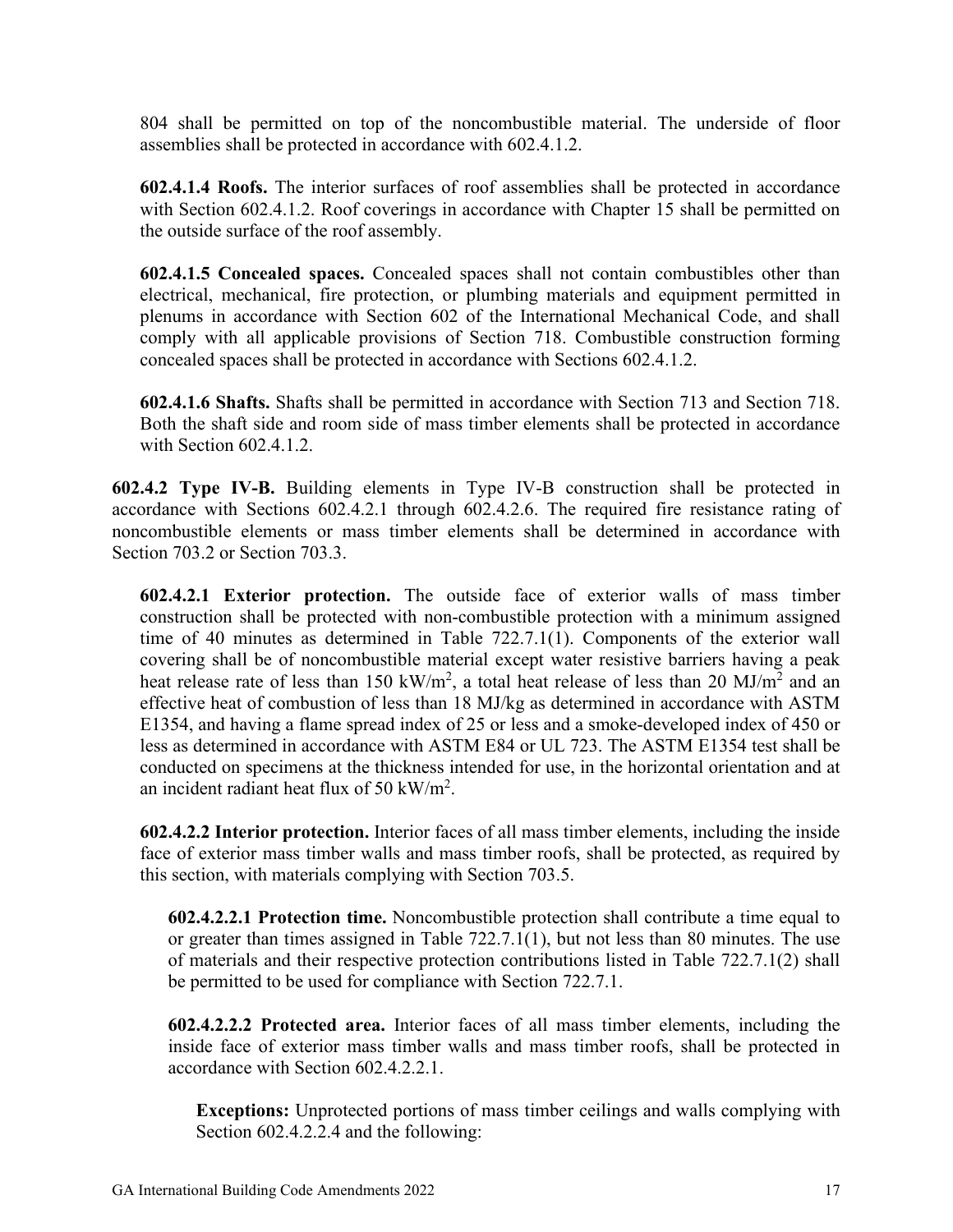1. Unprotected portions of mass timber ceilings and walls complying with one of the following:

1.1 Unprotected portions of mass timber ceilings, including attached beams, shall be permitted and shall be limited to an area equal to 20 percent of the floor area in any dwelling unit or fire area.

1.2 Unprotected portions of mass timber walls, including attached columns, shall be permitted and shall be limited to an area equal to 40 percent of the floor area in any dwelling unit or fire area.

1.3 Unprotected portions of both walls and ceilings of mass timbers, including attached columns and beams, in any dwelling unit or fire area shall be permitted in accordance with Section 602.4.2.2.3.

2. Mass timber columns and beams that are not an integral portion of walls or ceilings, respectively, shall be permitted to be unprotected without restriction of either aggregate area or separation from one another.

**602.4.2.2.3 Mixed unprotected areas.** In each dwelling unit or fire area, where both portions of ceilings and portions of walls are unprotected, the total allowable unprotected area shall be determined in accordance with Equations 6-1.

 $(U_{\text{tc}}/U_{\text{ac}}) + (U_{\text{tw}}/U_{\text{aw}}) \le 1$  (Equation 6-1)

where:

 $U_{\text{tc}}$  = Total unprotected mass timber ceiling areas

- $U_{ac}$  = Allowable unprotected mass timber ceiling area conforming to Exception 1.1 of Section 602.4.2.2.2.
- $U_{tw}$  = Total unprotected mass timber wall areas
- $U_{aw}$  = Allowable unprotected mass timber wall area conforming to Exception 1.2 of Section 602.4.2.2.2.

**602.4.2.2.4 Separation distance between unprotected mass timber elements.** In each dwelling unit or fire area, unprotected portions of mass timber walls and ceilings shall be not less than 15 feet (4572 mm) from unprotected portions of other walls and ceilings, measured horizontally along the ceiling and from other unprotected portions of walls measure horizontally along the floor.

**602.4.2.3 Floors.** The floor assembly shall contain a noncombustible material not less than 1 inch (25 mm) in thickness above the mass timber. Floor finishes in accordance with Section 804 shall be permitted on top of the noncombustible material. The underside of floor assemblies shall be protected in accordance with Section 602.4.1.2.

**602.4.2.4 Roofs.** The interior surfaces of roof assemblies shall be protected in accordance with Section 602.4.2.2 except, in nonoccupiable spaces, they shall be treated as a concealed space with no portion left unprotected. Roof coverings in accordance with Chapter 15 shall be permitted on the outside surface of the roof assembly.

**602.4.2.5 Concealed spaces.** Concealed spaces shall not contain combustibles other than electrical, mechanical, fire protection, or plumbing materials and equipment permitted in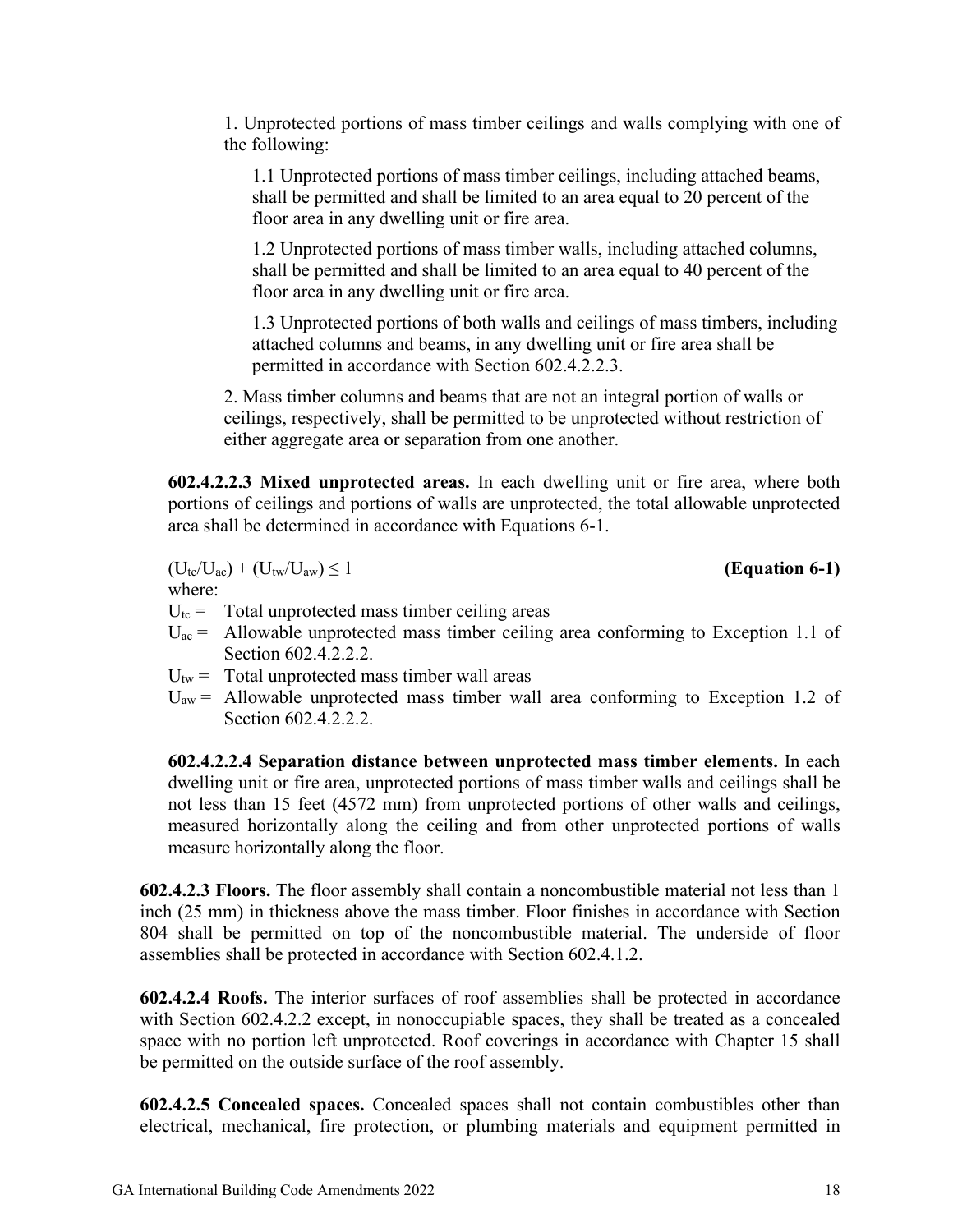plenums in accordance with Section 602 of the International Mechanical Code, and shall comply with all applicable provisions of Section 718. Combustible construction forming concealed spaces shall be protected in accordance with Section 602.4.1.2.

**602.4.2.6 Shafts.** Shafts shall be permitted in accordance with Section 713 and Section 718. Both the shaft side and room side of mass timber elements shall be protected in accordance with Section 602.4.1.2.

**602.4.3 Type IV-C.** Building elements in Type IV-C construction shall be protected in accordance with Sections 602.4.3.1 through 602.4.3.6. The required fire resistance rating of building elements shall be determined in accordance with Section 703.2 or Section 703.3.

**602.4.3.1 Exterior protection.** The exterior side of walls of combustible construction shall be protected with noncombustible protection with a minimum assigned time of 40 minutes as determined in Table 722.7.1(1). Components of the exterior wall covering shall be of noncombustible material except water resistive barriers having a peak heat release rate of less than 150 kW/m<sup>2</sup>, a total heat release of less than 20 MJ/m<sup>2</sup> and an effective heat of combustion of less than 18 MJ/kg as determined in accordance with ASTM E1354 and having a flame spread index of 25 or less and a smoke-developed index of 450 or less as determined in accordance with ASTM E84 or UL 723. The ASTM E1354 test shall be conducted on specimens at the thickness intended for use, in the horizontal orientation and at an incident radiant heat flux of 50 kW/m<sup>2</sup>.

**602.4.3.2 Interior protection.** Mass timber elements are permitted to be unprotected.

**602.4.3.3 Floors.** Floor finishes in accordance with Section 804 shall be permitted on top of the floor construction.

**602.4.3.4 Roofs.** Roof coverings in accordance with Chapter 15 shall be permitted on the outside surface of the roof assembly.

**602.4.3.5 Concealed spaces.** Concealed spaces shall not contain combustibles other than electrical, mechanical, fire protection, or plumbing materials and equipment permitted in plenums in accordance with Section 602 of the International Mechanical Code, and shall comply with all applicable provisions of Section 718. Combustible construction forming concealed spaces shall be protected with noncombustible protection with a minimum assigned time of 40 minutes as specified in Table 722.7.1(1).

**602.4.3.6 Shafts.** Shafts shall be permitted in accordance with Section 713 and 718. Shafts and elevator hoistway and interior exit stairway enclosures shall be protected with noncombustible protection with a minimum assigned time of 40 minutes as specified in Table 722.7.1(1), on both the inside of the shaft and the outside of the shaft.

**602.4.4 Type IV-HT.** Type IV-HT (Heavy Timber) construction is that type of construction in which the exterior walls are of noncombustible materials and the interior building elements are of solid wood, laminated heavy timber or structural composite lumber (SCL), without concealed spaces. The minimum dimensions for permitted materials including solid timber, gluedlaminated timber, structural composite lumber (SCL) and cross laminated timber (CLT) and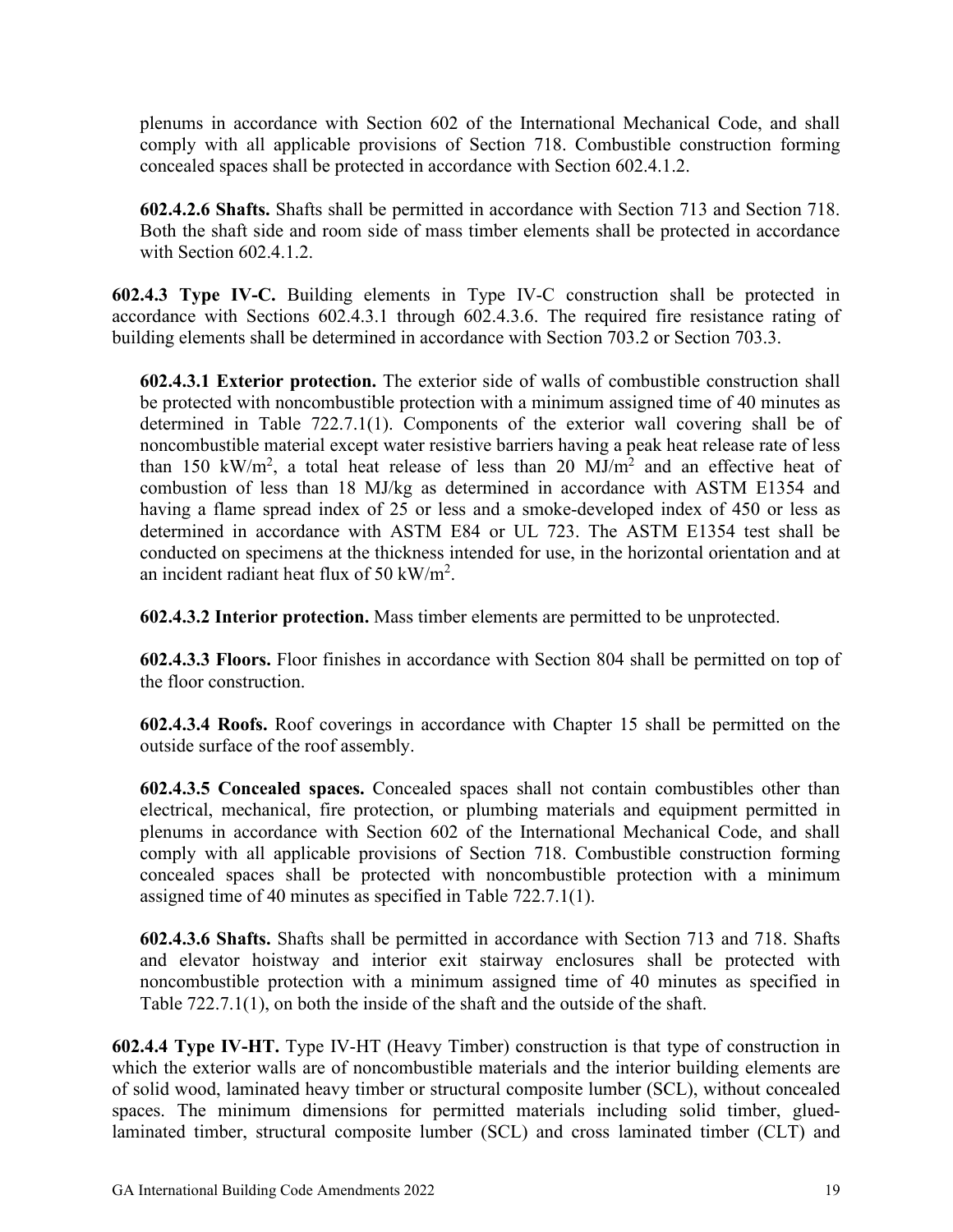details of Type IV construction shall comply with the provisions of this section and Section 2304.11. Exterior walls complying with Section 602.4.4.1 or 602.4.4.2 shall be permitted. Interior walls and partitions not less than 1-hour fire resistance rating or heavy timber conforming with Section 2304.11.2.2 shall be permitted.

#### *Renumber and Revise as follows:*

**602.4.1 to 602.4.4.1 Fire-retardant-treated wood in exterior walls.** Fire-retardant-treated wood framing and sheathing complying with Section 2303.2 shall be permitted within exterior wall assemblies not less than 6 inches (152 mm) in thickness with a 2-hour rating or less.

**602.4.2 to 602.4.4.2 Cross-laminated timber in exterior walls.** Cross-laminated timber complying with Section 2303.1.4 shall be permitted within exterior wall assemblies not less than 6 inches (152 mm) in thickness with a 2-hour rating or less, provided the exterior surface of the cross-laminated timber is protected by one of the following:

1. Fire-retardant-treated wood sheathing complying with Section 2303.2 and not less than  $15/32$ inch (12 mm) thick; or

2. Gypsum board not less than  $\frac{1}{2}$  inch (12.7 mm) thick; or

3. A noncombustible material.

**602.4.3 to 602.4.4.3 Exterior structural members.** Where a horizontal separation of 20 feet (6096 mm) or more is provided, wood columns and arches conforming to heavy timber sizes complying with Section 2304.11 shall be permitted to be used externally.

|                                                                  | (HOURS)             |                                    |                   |                      |                                |                            |                 |                  |                  |                                              |                              |                                      |
|------------------------------------------------------------------|---------------------|------------------------------------|-------------------|----------------------|--------------------------------|----------------------------|-----------------|------------------|------------------|----------------------------------------------|------------------------------|--------------------------------------|
| <b>BUILDING</b>                                                  | <b>TYPE I</b>       |                                    | <b>TYPE</b>       |                      |                                | <b>TYPE</b>                |                 |                  | <b>TYPE IV</b>   |                                              | <b>TYPE</b>                  |                                      |
| <b>ELEMENT</b>                                                   |                     |                                    | $\mathbf{I}$      |                      | Ш                              |                            |                 |                  |                  | $\mathbf V$                                  |                              |                                      |
|                                                                  | A                   | $\bf{B}$                           | A                 | $\bf{B}$             | $\mathbf{A}$                   | B                          | $\mathbf A$     | B                | $\mathbf C$      | <b>HT</b>                                    | A                            | B                                    |
| Primary<br>structural<br>frame <sup>f</sup> (see<br>Section 202) | 3 <sup>a,b</sup>    | $2^{a,b}$                          | 1 <sup>b</sup>    | $\overline{0}$       | 1 <sup>b</sup>                 | $\overline{0}$             | $3^a$           | $2^{\mathrm{a}}$ | $2^{\mathrm{a}}$ | HT                                           | 1 <sup>b</sup>               | $\overline{0}$                       |
| Bearing<br>walls<br>Exterior <sup>e,f</sup><br>Interior          | 3<br>3 <sup>a</sup> | $\overline{2}$<br>$2^{\mathrm{a}}$ | $\mathbf{1}$<br>1 | $\theta$<br>$\theta$ | $\overline{2}$<br>$\mathbf{1}$ | $\overline{2}$<br>$\theta$ | $\frac{3}{3}$   | $\frac{2}{2}$    | $\frac{2}{2}$    | $\overline{2}$<br>1/HT                       | $\mathbf{1}$<br>$\mathbf{1}$ | $\boldsymbol{0}$<br>$\boldsymbol{0}$ |
| Nonbearing<br>walls and<br>partitions<br>Exterior                |                     |                                    |                   | See Table 602        |                                |                            |                 |                  |                  |                                              |                              |                                      |
| Nonbearing<br>walls and<br>partitions<br>Interior <sup>d</sup>   | $\overline{0}$      | $\overline{0}$                     | $\overline{0}$    | $\theta$             | $\boldsymbol{0}$               | $\overline{0}$             | $\underline{0}$ | $\overline{0}$   | $\underline{0}$  | See<br>Section<br>2304.11.<br>$\overline{2}$ | $\overline{0}$               | $\theta$                             |

### **TABLE 601 FIRE-RESISTANCE RATING REQUIREMENTS FOR BUILDING ELEMENTS**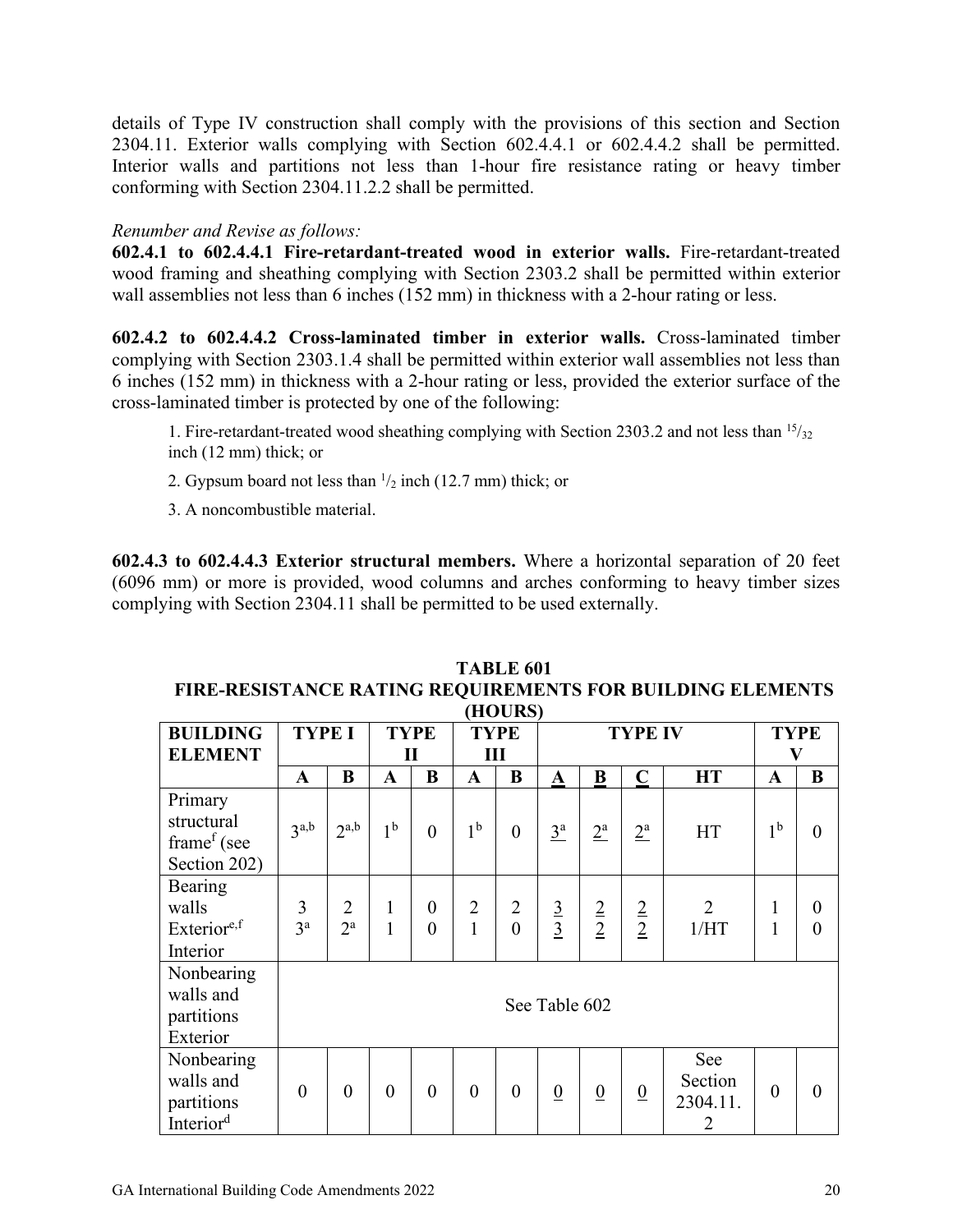| Floor<br>construction<br>and<br>associated<br>secondary<br>members<br>(see Section<br>202) | $\overline{2}$            | $\overline{2}$   | 1                | $\overline{0}$ | 1                | $\overline{0}$ | $\overline{2}$          | $\overline{2}$ | $\overline{2}$ | <b>HT</b> |                  | 0        |
|--------------------------------------------------------------------------------------------|---------------------------|------------------|------------------|----------------|------------------|----------------|-------------------------|----------------|----------------|-----------|------------------|----------|
| Roof<br>construction<br>and<br>associated<br>secondary<br>members<br>(see Section<br>202)  | $\mathbf{1}$<br>$1/2^{b}$ | 1 <sup>b,c</sup> | 1 <sup>b,c</sup> | $0^{\circ}$    | 1 <sup>b,c</sup> | $\mathbf{0}$   | $\frac{1}{\frac{1}{2}}$ | $\overline{1}$ | $\overline{1}$ | <b>HT</b> | 1 <sup>b,c</sup> | $\theta$ |

For SI: 1 foot  $= 304.8$  mm.

- a. Roof supports: Fire-resistance ratings of primary structural frame and bearing walls are permitted to be reduced by 1 hour where supporting a roof only.
- b. Except in Group F-1, H, M and S-1 occupancies, fire protection of structural members in roof construction shall not be required, including protection of primary structural frame members, roof framing and decking where every part of the roof construction is 20 feet or more above any floor immediately below. Fire-retardant-treated wood members shall be allowed to be used for such unprotected members.
- c. In all occupancies, heavy timber complying with Section 2304.11 shall be allowed where a 1-hour or less fire-resistance rating is required.
- d. Not less than the fire-resistance rating required by other sections of this code.
- e. Not less than the fire-resistance rating based on fire separation distance (see Table 602).
- f. Not less than the fire-resistance rating as referenced in Section 704.10.

#### **TABLE 602 FIRE-RESISTANCE RATING REQUIREMENTS FOR EXTERIOR WALLS BASED ON FIRE SEPARATION DISTANCE a,d,g**

| <b>FIRE</b><br><b>SEPARATION</b><br><b>DISTANCE</b><br>$=$<br>$X$ (feet) | <b>TYPE</b><br>OF<br><b>CONSTRUCTION</b> | <b>OCCUPANCY</b><br><b>GROUP He</b> | <b>OCCUPANCY</b><br><b>GROUP</b><br>$F-1$ ,<br>$M, S-1$ <sup>f</sup> | <b>OCCUPANCY</b><br>GROUP A, B,<br>E, F-2, I, R <sup>i</sup> , S-<br>2, U <sup>h</sup> |
|--------------------------------------------------------------------------|------------------------------------------|-------------------------------------|----------------------------------------------------------------------|----------------------------------------------------------------------------------------|
| $X < 5^b$                                                                | All                                      |                                     |                                                                      |                                                                                        |
| $5 \le X \le 10$                                                         | IA, IV-A                                 |                                     |                                                                      |                                                                                        |
|                                                                          | Others                                   |                                     |                                                                      |                                                                                        |
| $10 \le X < 30$                                                          | IA, IB, IV-A, IV-B                       | $\overline{2}$                      |                                                                      | 1 <sup>c</sup>                                                                         |
|                                                                          | IIB, VB                                  |                                     |                                                                      |                                                                                        |
|                                                                          | Others                                   |                                     |                                                                      | $1^{\circ}$                                                                            |
| X > 30                                                                   | All                                      |                                     |                                                                      |                                                                                        |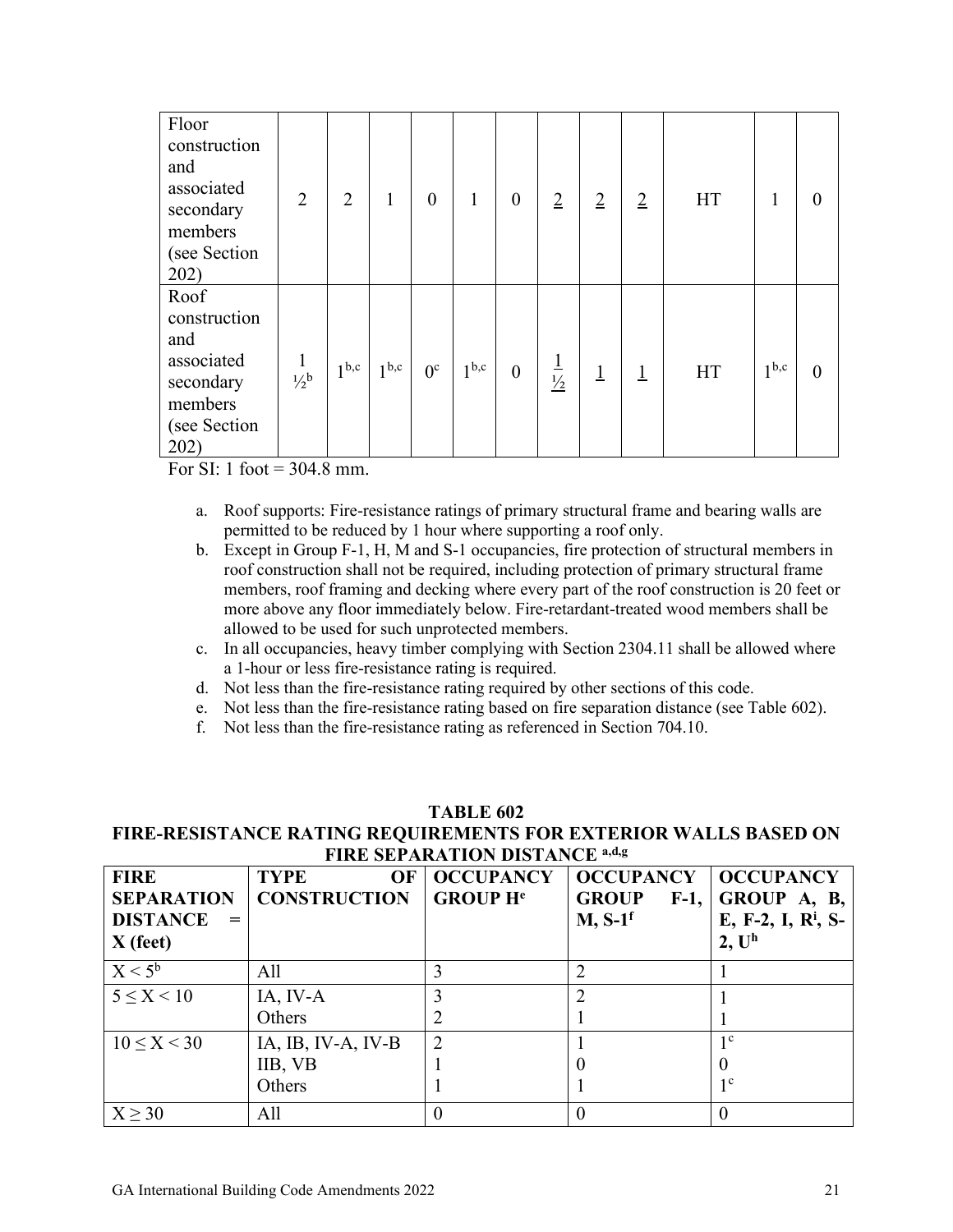- a. Load-bearing exterior walls shall also comply with the fire-resistance rating requirements of Table 601.
- b. See Section 706.1.1 for party walls.
- c. Open parking garages complying with Section 406 shall not be required to have a fire-resistance rating.
- d. The fire-resistance rating of an exterior wall is determined based upon the fire separation distance of the exterior wall and the story in which the wall is located.
- e. For special requirements for Group H occupancies, see Section 415.6.
- f. For special requirements for Group S aircraft hangers, see Section 412.3.1.
- g. Where Table 705.8 permits nonbearing exterior walls with unlimited area of unprotected openings, the required fire-resistance rating for the exterior walls is  $\theta$ hours.
- h. For a building containing only a Group U occupancy private garage or carport, the exterior wall shall not be required to have a fire-resistance rating where the fire separation distance is 5 feet (1523 mm) or greater.
- i. For a Group R-3 building of Type II-B or Type V-B construction, the exterior wall shall not be required to have a fire-resistance rating where the fire separation distance is 5 feet (1523 mm) or greater.

#### **CHAPTER 7 FIRE AND SMOKE PROTECTION FEATURES**

#### *Add new text as follows:*

**703.8 Determination of noncombustible protection time contribution.** The time, in minutes, contributed to the fire resistance rating by the noncombustible protection of mass timber building elements, components, or assemblies, shall be established through a comparison of assemblies tested using procedures set forth in ASTM E119 or UL263. The test assemblies shall be identical in construction, loading, and materials, other than the noncombustible protection. The two test assemblies shall be tested to the same criteria of structural failure with the following conditions:

- 1. Test Assembly 1 shall be without protection.
- 2. Test Assembly 2 shall include the representative noncombustible protection. The protection shall be fully defined in terms of configuration details, attachment details, joint sealing details, accessories and all other relevant details.

The noncombustible protection time contribution shall be determined by subtracting the fire resistance time, in minutes, of Test Assembly 1 from the fire resistance time, in minutes, of Test Assembly 2.

#### *Add new text as follows:*

**703.9 Sealing of adjacent mass timber elements.** In buildings of Type IV-A, IV-B and IV-C construction, sealant or adhesive shall be provided to resist the passage of air in the following locations:

- 1. At abutting edges and intersections of mass timber building elements required to be fireresistance rated.
- 2. At abutting intersections of mass timber building elements and building elements of other materials where both are required to be fire-resistance rated.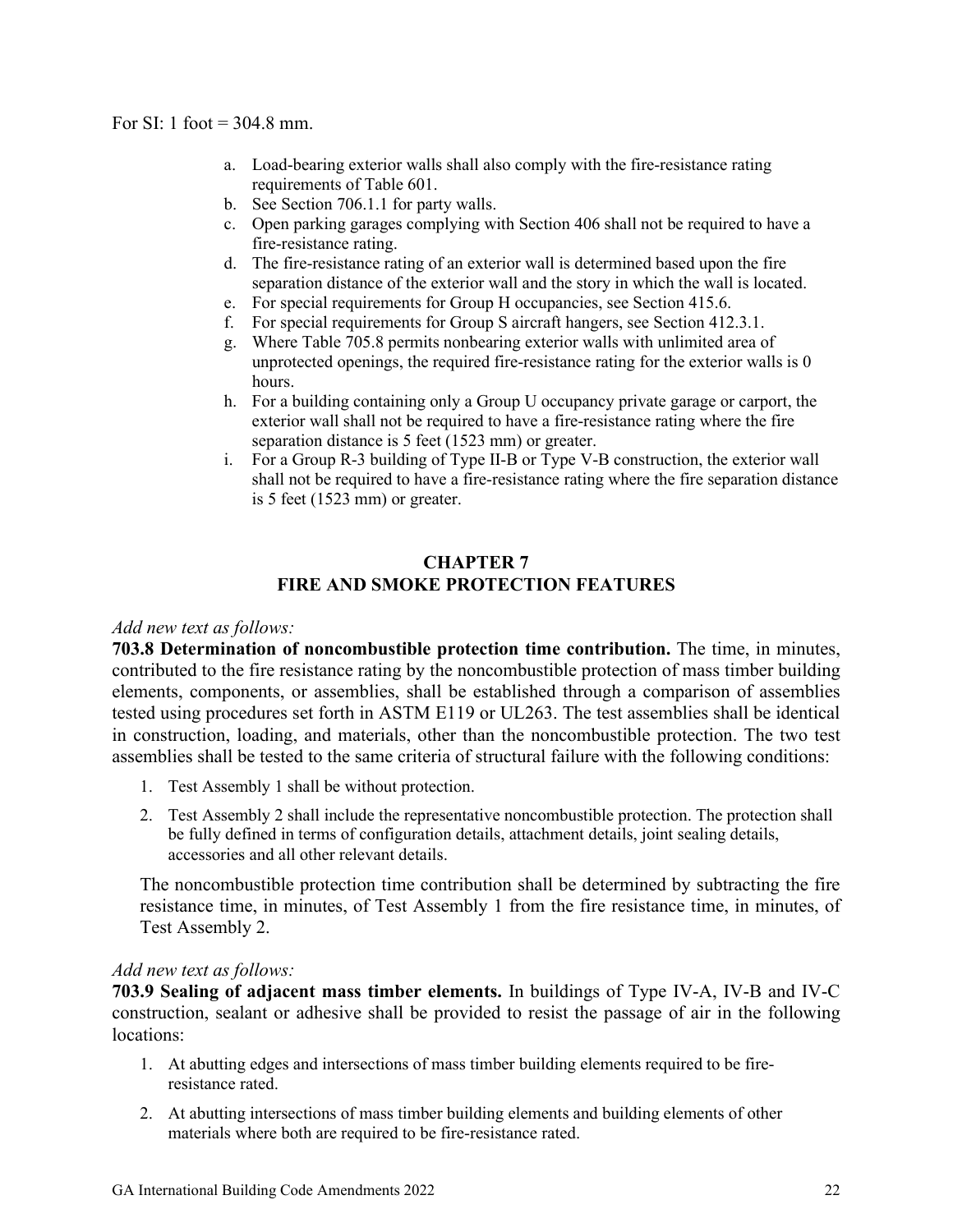Sealants shall meet the requirements of ASTM C920. Adhesives shall meet the requirements of ASTM D3498.

**Exception:** Sealants or adhesives need not be provided where they are not a required component of a tested fire-resistance-rated assembly.

#### *Revise as follows:*

**705.2.3.1 Balconies and similar projections.** Balconies and similar projections of combustible construction other than fire-retardant-treated wood shall be fire-resistance rated where required by Table 601 for floor construction or shall be of heavy timber construction in accordance with Section 2304.11. The aggregate length of the projections shall not exceed 50 percent of the building's perimeter on each floor.

#### **Exceptions:**

1. On buildings of Types I and II construction, three stories or less above grade plane, fire-retardant-treated wood shall be permitted for balconies, porches, decks and exterior stairways not used as required exits.

2. Untreated wood and plastic composites that comply with ASTM D7032 and Section 2612 are permitted for pickets, rails and similar guard components that are limited to 42 inches (1067 mm) in height.

3. Balconies and similar projections on buildings of Types III, IV-HT and V construction shall be permitted to be of Type V construction and shall not be required to have a fireresistance rating where sprinkler protection is extended to these areas.

4. Where sprinkler protection is extended to the balcony areas, the aggregate length of the balcony on each floor shall not be limited.

#### *Revise as follows:*

**718.2.1 Fireblocking materials.** Fireblocking shall consists of the following materials:

- 1. Two-inch (51 mm) nominal lumber.
- 2. Two thicknesses of 1-inch (25 mm) nominal lumber with broken lap joints.
- 3. One thickness of 0.719-inch (18.3 mm) wood structural panels with joints backed by 0.719-inch (18.3 mm) wood structural panels.
- 4. One thickness of 0.75-inch (19.1 mm) particleboard with joints backed by 0.75-inch (19 mm) particleboard.
- 5. One-half-inch (12.7 mm) gypsum board.
- 6. One-fourth-inch (6.4 mm) cement-based millboard.
- 7. Batts or blankets of mineral wood, mineral fiber or other approved materials installed in such a manner as to be securely retained in place.
- 8. Cellulose insulation installed as tested for the specific application.
- 9. Mass timber complying with Section 2304.11.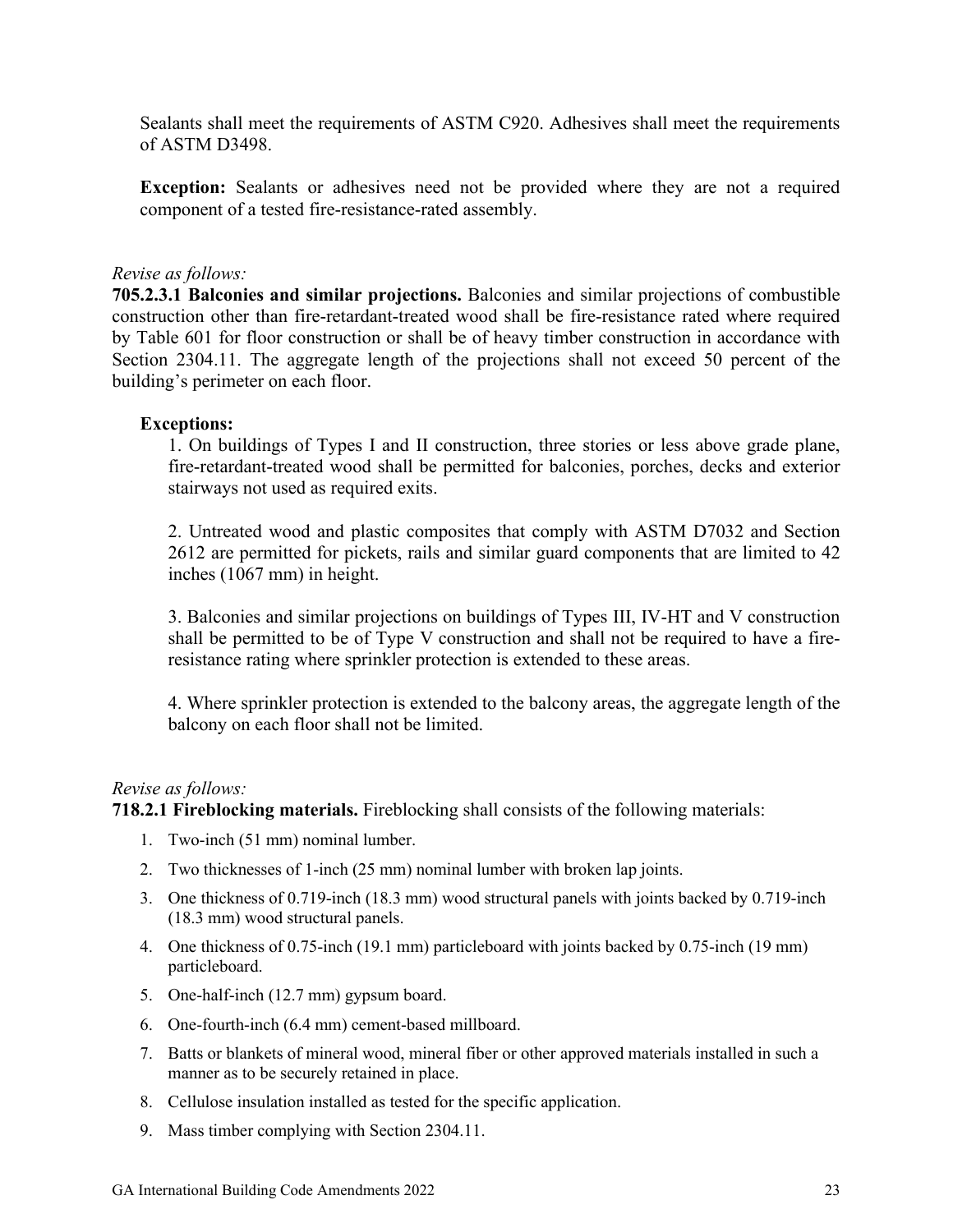#### *Add new text as follows:*

**722.7 Fire resistance rating of mass timber.** The required fire resistance of mass timber elements in Section 602.4 shall be determined in accordance with Section 703.2 or Section 703.3. The fire resistance rating of building elements shall be as required in Tables 601 and 602 and as specified elsewhere in this code. The fire resistance rating of the mass timber elements shall consist of the fire resistance of the unprotected element added to the protection time of the noncombustible protection.

**722.7.1 Minimum required protection.** Where required by Sections 602.4.1 through 602.4.3, noncombustible protection shall be provided for mass timber building elements in accordance with Table 722.7.1(1). The rating, in minutes, contributed by the noncombustible protection of mass timber building elements, components, or assemblies, shall be established in accordance with Section 703.8. The protection contributions indicated in Table 722.7.1(2) shall be deemed to comply with this requirement where installed and fastened in accordance with Section 722.7.2.

| <b>TADLE</b> $122.1.1(1)$                                 |                                            |  |  |  |  |
|-----------------------------------------------------------|--------------------------------------------|--|--|--|--|
| PROTECTION REQUIRED FROM NONCOMBUSTIBLE COVERING MATERIAL |                                            |  |  |  |  |
| REQUIRED FIRE-RESISTANCE RATING OF                        | <b>MINIMUM PROTECTION REQUIRED FROM</b>    |  |  |  |  |
| <b>BUILDING ELEMENT PER TABLE 601 AND</b>                 | <b>NONCOMBUSTIBLE PROTECTION (minutes)</b> |  |  |  |  |
| TABLE 602 (hours)                                         |                                            |  |  |  |  |
|                                                           |                                            |  |  |  |  |
|                                                           |                                            |  |  |  |  |
|                                                           |                                            |  |  |  |  |
|                                                           |                                            |  |  |  |  |
|                                                           | 40                                         |  |  |  |  |
|                                                           |                                            |  |  |  |  |
|                                                           |                                            |  |  |  |  |
|                                                           | 80                                         |  |  |  |  |
|                                                           |                                            |  |  |  |  |
|                                                           |                                            |  |  |  |  |
|                                                           |                                            |  |  |  |  |
| 3 or more                                                 | 120                                        |  |  |  |  |
|                                                           |                                            |  |  |  |  |
|                                                           |                                            |  |  |  |  |

#### **TABLE 722.7.1(1)**

#### **TABLE 722.7.1(2)**

#### **PROTECTION PROVIDED BY NONCOMBUSTIBLE COVERING MATERIAL**

| <b>NONCOMBUSTIBLE PROTECTION</b>        | <b>PROTECTION CONTRIBUTION</b> |  |  |
|-----------------------------------------|--------------------------------|--|--|
|                                         | (minutes)                      |  |  |
| $\frac{1}{2}$ -inch Type X gypsum board |                                |  |  |
| $\frac{5}{8}$ -inch Type X gypsum board | 40                             |  |  |

**722.7.2 Installation of gypsum board noncombustible protection.** Gypsum board complying with Table 722.7.1(2) shall be installed in accordance with this section.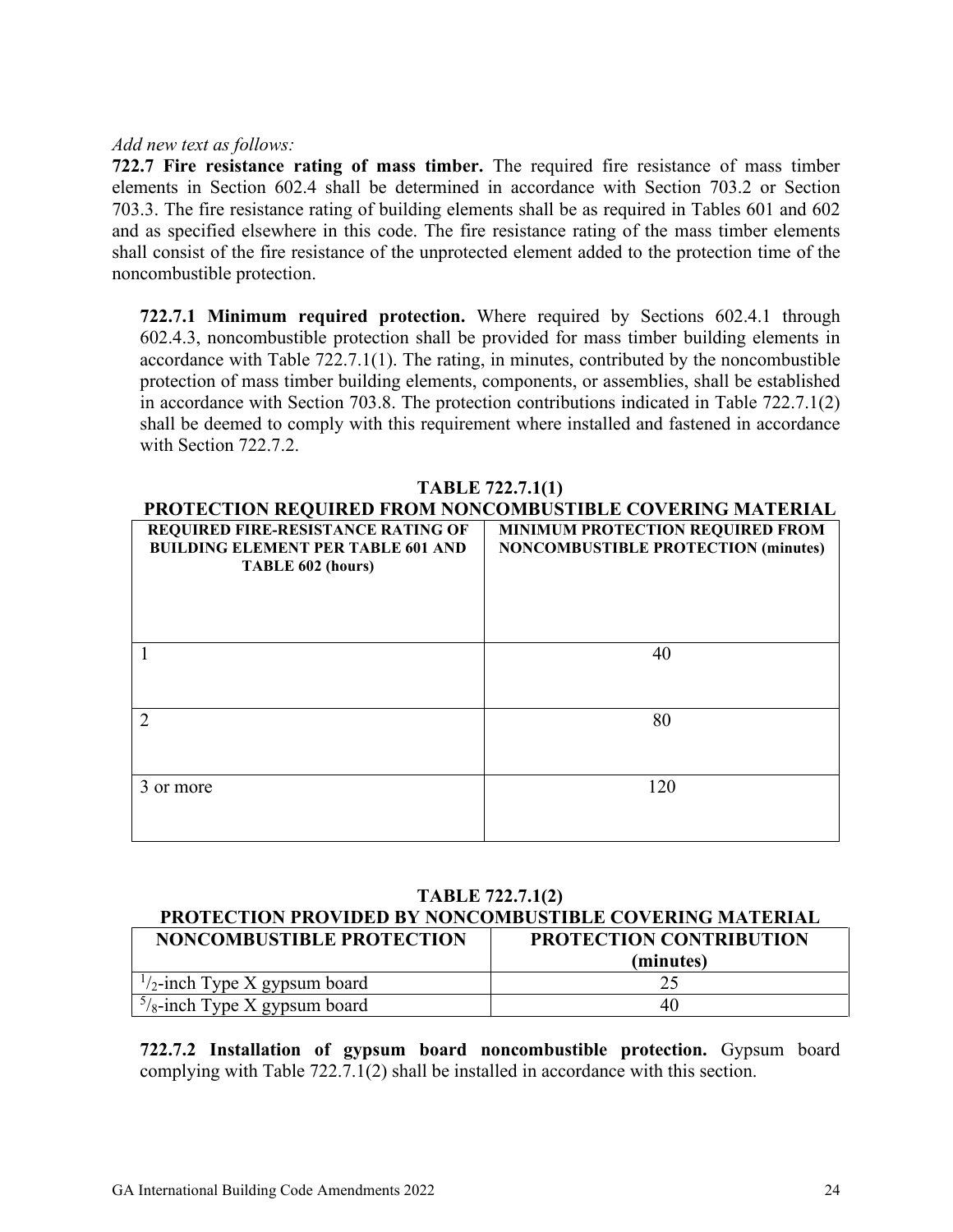**722.7.2.1 Interior surfaces.** Layers of Type X gypsum board serving as noncombustible protection for interior surfaces of wall and ceiling assemblies determined in accordance with Table 722.7.1(1) shall be installed in accordance with the following:

1. Each layer shall be attached with Type S drywall screws of sufficient length to penetrate the mass timber at least 1-inch (25 mm) when driven flush with the paper surface of the gypsum board.

**Exception:** The third layer, where determined necessary by Section 722.7, shall be permitted to be attached with 1-inch (25 mm) No. 6 Type S drywall screws to furring channels in accordance with AISI S220.

- 2. Screws for attaching the base layer shall be 12 inches (305 mm) on center in both directions.
- 3. Screws for each layer after the base layer shall be 12 inches (305 mm) on center in both directions and offset from the screws of the previous layers by 4 inches (102 mm) in both directions.
- 4. All panel edges of any layer shall be offset 18 inches (457 mm) from those of the previous layer.
- 5. All panel edges shall be attached with screws sized and offset as in Items 1 through 4 and placed at least 1 inch (25 mm) but not more than 2 inches (51 mm) from the panel edge.
- 6. All panels installed at wall-to-ceiling intersections shall be installed such that ceiling panels are installed first and the wall panels are installed after the ceiling panel has been installed and is fitted tight to the ceiling panel. Where multiple layers are required, each layer shall repeat this process.
- 7. All panels installed at a wall-to-wall intersection shall be installed such that the panels covering an exterior wall or a wall with a greater fire resistance rating shall be installed first and the panels covering the other wall shall be fitted tight to the panel covering the first wall. Where multiple layers are required, each layer shall repeat this process.
- 8. Panel edges of the face layer shall be taped and finished with joint compound. Fastener heads shall be covered with joint compound.
- 9. Panel edges protecting mass timber elements adjacent to unprotected mass timber elements in accordance with Section 602.4.2.2 shall be covered with 1 ¼-inch (32 mm) metal corner bead and finished with joint compound.

**722.7.2.2 Exterior surfaces.** Layers of Type X gypsum board serving as noncombustible protection for the outside of the exterior mass timber walls determined in accordance with Table 722.7.1(1) shall be fastened 12 inches (305 mm) on center each way and 6 inches (152 mm) on center at all joints or ends. All panel edges shall be attached with fasteners located at least 1 inch (25 mm) but not more than 2 inches (51 mm) from the panel edge. Fasteners shall comply with one of the following:

- 1. Galvanized nails of minimum 12 gage with a 7/16-inch (11 mm) inch head of sufficient length to penetrate the mass timber a minimum of 1 inch (25 mm).
- 2. Screws which comply with ASTM C1002 (Type S, W, or G) of sufficient length to penetrate the mass timber a minimum of 1 inch (25 mm).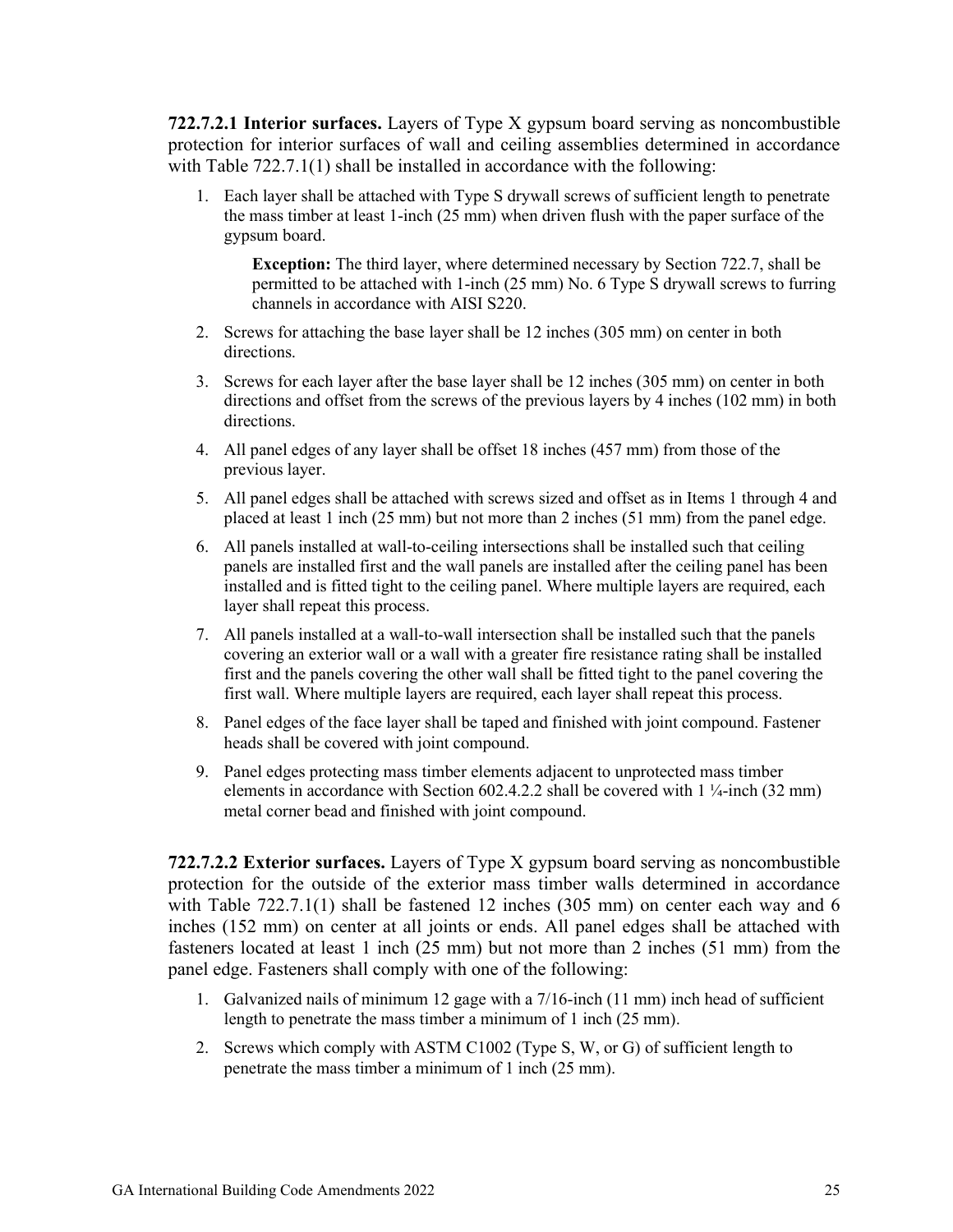#### **CHAPTER 14 EXTERIOR WALLS**

*Revise as follows:*

**1405.1.1 Types I, II, III and IV-HT construction.** On buildings of Types I, II, III and IV-HT construction, *exterior wall coverings* shall be permitted to be constructed of combustible materials, complying with the following limitations:

1. Combustible *exterior wall coverings* shall not exceed 10 percent of an *exterior wall*  surface area where the *fire separation distance* is 5 feet (1524 mm) or less.

2. Combustible *exterior wall coverings* shall be limited to 40 feet (12 192 mm) in height above *grade plane*.

3. Combustible *exterior wall coverings* constructed of *fire-retardant-treated wood* complying with Section 2303.2 for exterior installation shall not be limited in wall surface area where the *fire separation distance* is 5 feet (1524 mm) or less and shall be permitted up to 60 feet (18 288 mm) in height above *grade plane* regardless of the *fire separation distance*.

4. Wood *veneers* shall comply with Section 1404.5.

#### **CHAPTER 17 SPECIAL INSPECTIONS AND TESTS**

*Add new text as follows:*

**1705.5.3 Mass Timber construction.** Special inspections of mass timber elements in Types IV-A, IV-B and IV-C construction shall be in accordance with Table 1705.5.3.

*Add new table as follows:*

#### **TABLE 1705.5.3 REQUIRED SPECIAL INSPECTION OF MASS TIMBER CONSTRUCTION**

|    |                                                                                                                 | <b>CONTINUOUS</b><br><b>SPECIAL INSPECTION</b>                                                   | <b>PERIODIC</b><br><b>SPECIAL INSPECTION</b> |   |
|----|-----------------------------------------------------------------------------------------------------------------|--------------------------------------------------------------------------------------------------|----------------------------------------------|---|
| 1. | Inspection of anchorage and connections of mass timber construction to timber deep<br>foundation systems.       |                                                                                                  | X                                            |   |
| 2. | Inspect erection of mass timber construction.                                                                   |                                                                                                  | X                                            |   |
| 3. | Inspection of connections where installation methods are required to meet design loads.                         |                                                                                                  |                                              |   |
|    |                                                                                                                 | Verify use of proper installation equipment.                                                     |                                              | X |
|    | Threaded fasteners                                                                                              | Verify use of pre-drilled holes where required.                                                  |                                              | x |
|    |                                                                                                                 | Inspect screws, including diameter, length, head<br>type, spacing, installation angle and depth. |                                              | X |
|    | Adhesive anchors installed in horizontal or upwardly inclined orientation to resist<br>sustained tension loads. | X                                                                                                |                                              |   |
|    | Adhesive anchors not defined in preceding cell.                                                                 |                                                                                                  | X                                            |   |
|    | Bolted connections.                                                                                             |                                                                                                  | X                                            |   |
|    | Concealed connections.                                                                                          |                                                                                                  | x                                            |   |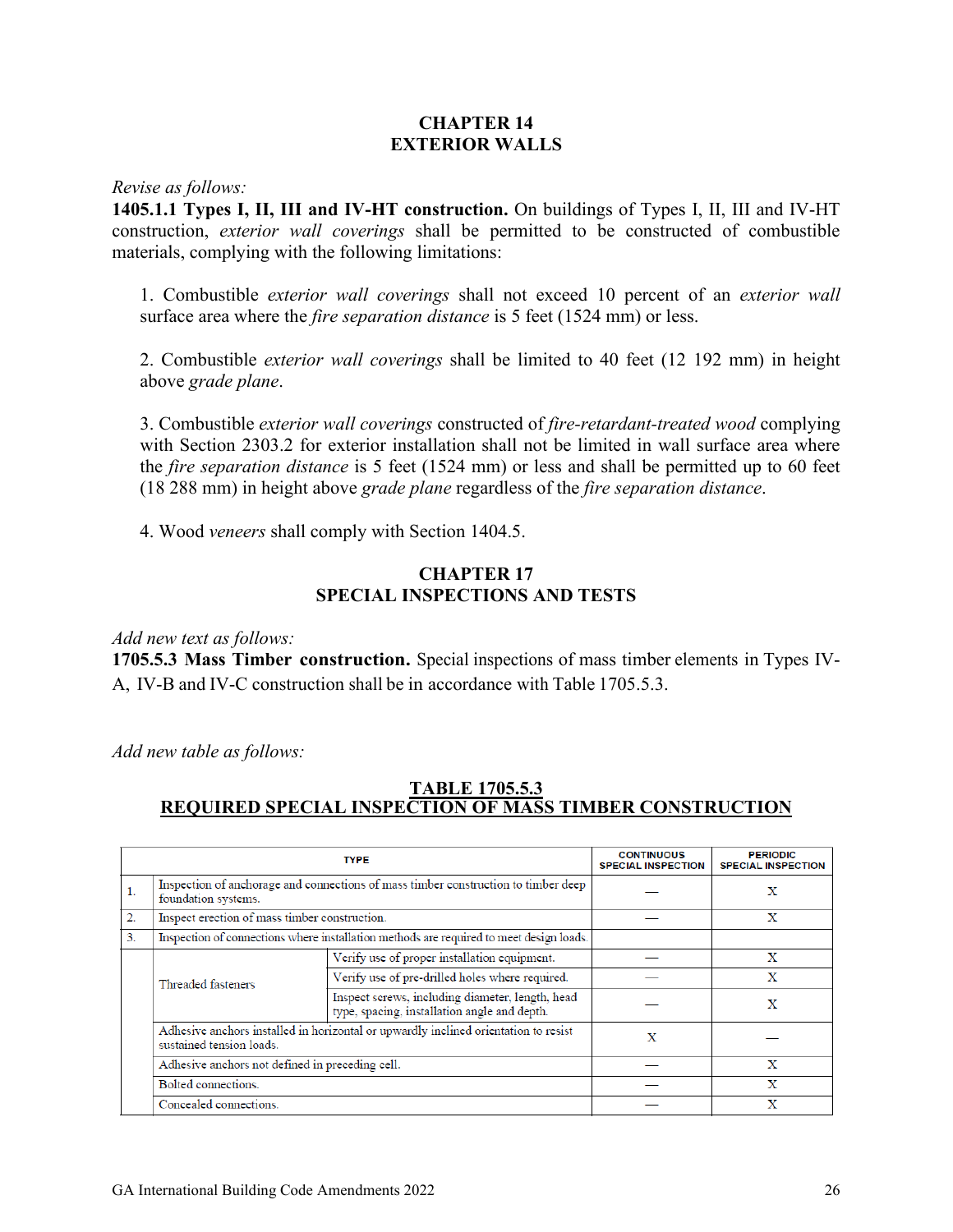#### *Add new text as follows:*

**1705.19 Sealing of mass timber** Periodic special inspections of sealants or adhesives shall be conducted where sealant or adhesive required by Section 703.9 is applied to mass timber building elements as designated in the approved construction documents.

#### **CHAPTER 23 WOOD**

#### *Add new text as follows:*

**2304.10.1 Connection fire-resistance rating.** Fire resistance ratings for connections in Type IV-A, IV-B, or IV-C construction shall be determined by one of the following:

1. Testing in accordance with Section 703.2 where the connection is part of the fire resistance test.

2. Engineering analysis that demonstrates that the temperature rise at any portion of the connection is limited to an average temperature rise of  $250^{\circ}F$  (139 $^{\circ}$  C), and a maximum temperature rise of  $325^{\circ}F(181^{\circ}C)$ , for a time corresponding to the required fire resistance rating of the structural element being connected. For the purposes of this analysis, the connection includes connectors, fasteners, and portions of wood members included in the structural design of the connection.

#### **CHAPTER 31 SPECIAL CONSTRUCTION**

#### *Revise as follows:*

**3102.3 Type of construction.** Noncombustible membrane structures shall be classified as Type II B construction. Noncombustible frame or cable-supported structures covered by an approved membrane in accordance with Section 3102.3.1 shall be classified as Type II B construction. Heavy timber frame-supported structures covered by an approved membrane in accordance with Section 3102.3.1 shall be classified as Type IV-HT construction. Other membrane structures shall be classified as Type V construction.

**Exception:** Plastic less than 30 feet (9144 mm) above any floor used in greenhouses, where occupancy by the general public is not authorized, and for aquaculture pond covers is not required to meet the fire propagation performance criteria of Test Method 1 or Test Method 2, as appropriate, of NFPA 701.

#### *Revise as follows:*

**3102.6.1.1 Membrane.** A membrane meeting the fire propagation performance criteria of Test Method 1 or Test Method 2, as appropriate, of NFPA 710 shall be permitted to be used as the roof or as a skylight on buildings of Type II B, III, IV-HT and V construction, provided that the membrane is not less than 20 feet (6096 mm) above and floor, balcony or gallery.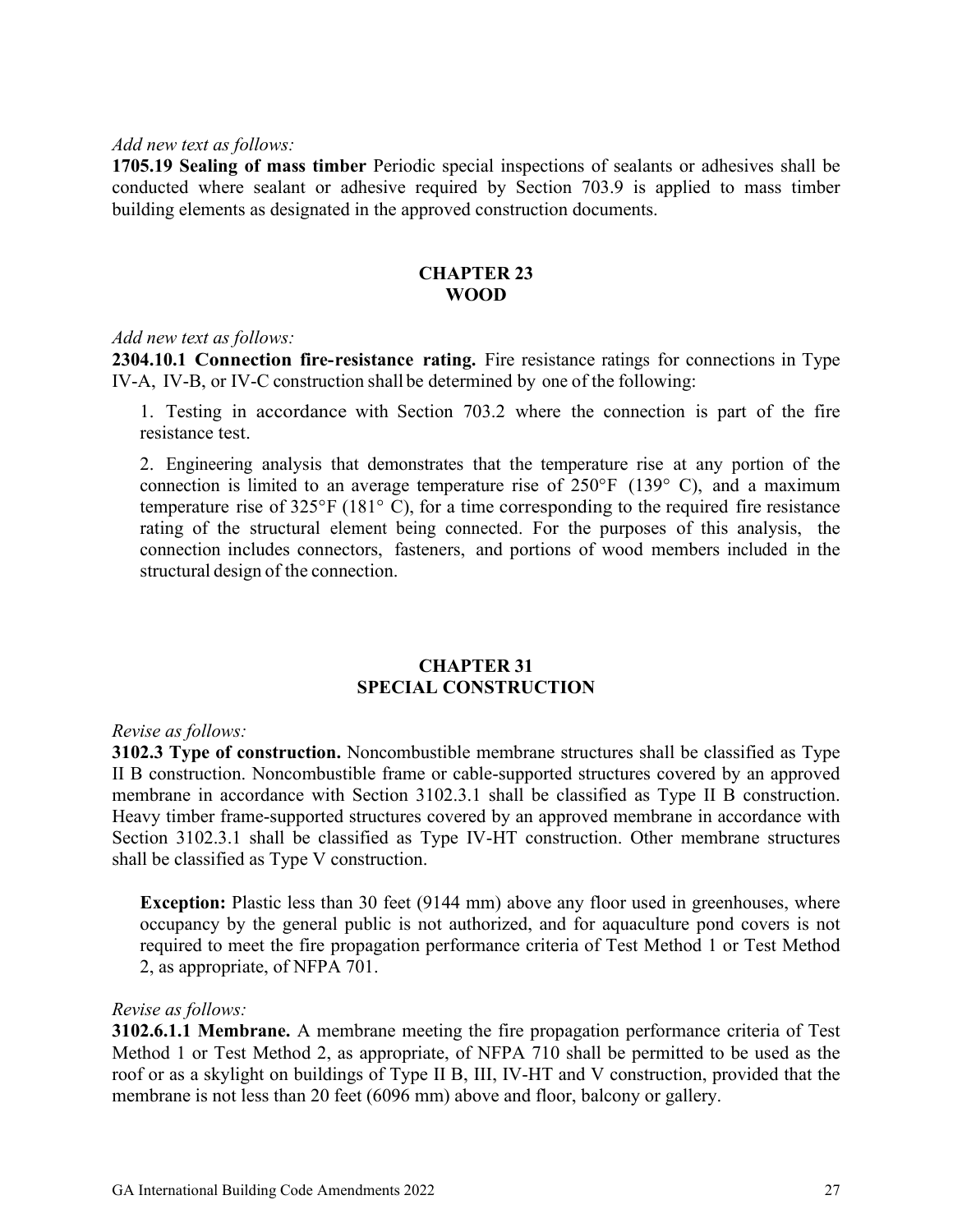#### **CHAPTER 35 REFERENCED STANDARDS**

*Revise as follows:*

**APA** APA – Engineered Wood Association 7011 South 19th Street Tacoma WA 98466-7400

**ANSI/APA PRG 320 –19: Standard for Performance-rated Cross-laminated Timber** 602.4, 2303.1.4

*Add new text as follows:* **ASTM** ASTM International

100 Barr Harbor Drive, P.O. Box C700 West Conshohocken PA 19428-2959 **D3498—03(2011): Standard Specification for Adhesives for Field-Gluing Plywood to Lumber Framing for Floor Systems**

703.9

**AWC** American Wood Council 222 Catoctin Circle SE, Suite 201 Leesburg, VA 20175

**ANSI/AWC SDPWS-2021: Special Design Provisions for Wind and Seismic** 202, 2305.1, 2305.2, 2305.3, 2306.1, 2306.2, 2306.3, Table 2306.3(1), Table 2306.3(3), 2307.1

### **AWC**

American Wood Council 222 Catoctin Circle SE, Suite 201 Leesburg, VA 20175

#### **APPENDIX D FIRE DISTRICTS**

*Revise Appendix D as follows:*

**D102.2.5 Structural fire rating.** Walls, floors, roofs and their supporting structural members shall be not less than 1-hour fire-resistance-rated construction.

#### **Exceptions:**

1. Buildings of Type IV-HT construction.